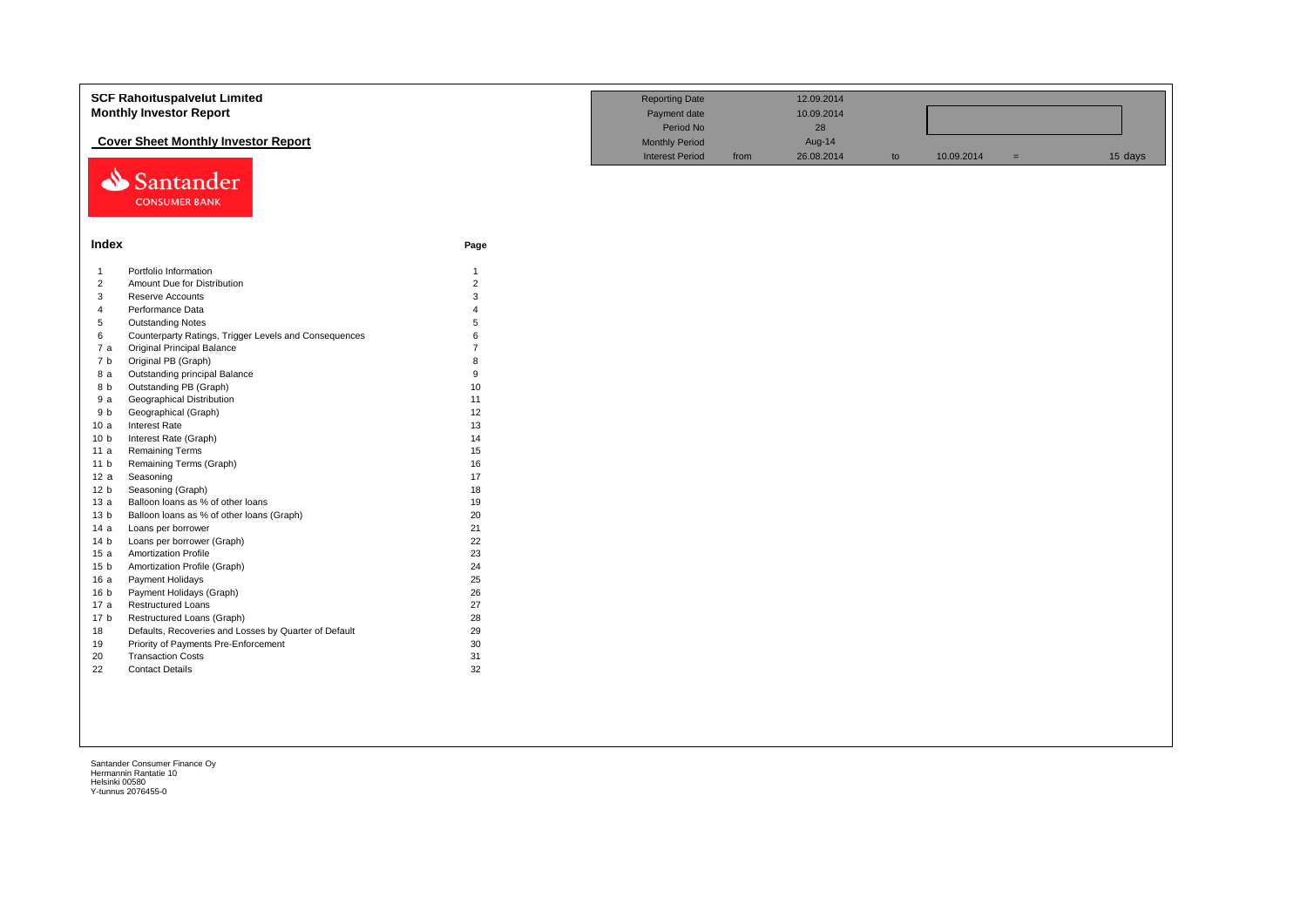| <b>SCF Rahoituspalvelut Limited</b>                                              |                                            | <b>Reporting Date</b>                                   | 12.09.2014   |                   |         |
|----------------------------------------------------------------------------------|--------------------------------------------|---------------------------------------------------------|--------------|-------------------|---------|
| <b>Monthly Investor Report</b>                                                   |                                            | Payment date                                            | 10.09.2014   |                   |         |
| 1. Portfolio Information                                                         |                                            | Period No                                               | 28<br>Aug-14 |                   |         |
|                                                                                  |                                            | <b>Monthly Period</b><br><b>Interest Period</b><br>from | 26.08.2014   | to $10.09.2014 =$ | 15 days |
| Santander<br>⇘<br><b>CONSUMER BANK</b>                                           |                                            |                                                         |              |                   |         |
|                                                                                  | <b>Current Period</b>                      | <b>Previous Period</b>                                  |              |                   |         |
|                                                                                  | <b>Aggregated Outstanding</b>              | <b>Aggregated Outstanding</b>                           |              |                   |         |
| <b>Outstanding receivables</b>                                                   | <b>Principal Amount</b>                    | <b>Principal Amount</b>                                 |              |                   |         |
|                                                                                  |                                            |                                                         |              |                   |         |
| <b>Opening balance</b>                                                           | 70 551 937,04 EUR                          | 77 853 122,16 EUR                                       |              |                   |         |
| Scheduled Loan Principal Repayments                                              | 3 527 652,05 EUR                           | 4 120 925,06 EUR                                        |              |                   |         |
| Prepayments                                                                      | 2774 237,18 EUR                            | 3 096 654,34 EUR                                        |              |                   |         |
| <b>Deemed Collections</b>                                                        | 64 198 343,30 EUR                          | - EUR                                                   |              |                   |         |
| <b>Total Principal Payments Received</b>                                         | 70 500 232,53 EUR                          | 7 217 579,40 EUR                                        |              |                   |         |
|                                                                                  |                                            |                                                         |              |                   |         |
| New Defaulted Auto Loans in Period                                               | 51 704,51 EUR                              | 83 605,72 EUR                                           |              |                   |         |
| <b>Closing Balance</b>                                                           | <b>EUR</b><br>$\sim$                       | 70 551 937,04 EUR                                       |              |                   |         |
|                                                                                  |                                            |                                                         |              |                   |         |
|                                                                                  |                                            |                                                         |              |                   |         |
|                                                                                  |                                            |                                                         |              |                   |         |
| <b>Total revenue collections</b>                                                 |                                            |                                                         |              |                   |         |
| Revenue and fees received on loan balances                                       | 421 634,02 EUR                             | 490 189,72 EUR                                          |              |                   |         |
| recoveries on loans in default                                                   | 81 470,30 EUR                              | 113 282,08 EUR                                          |              |                   |         |
| of which proceeds from bad debt sales                                            | <b>EUR</b><br>$\sim$                       | <b>EUR</b><br>$\mathbf{z} = \mathbf{z}$                 |              |                   |         |
| of which due to proceeds exceeding valuation<br>Total revenue received in period | <b>EUR</b><br>$\sim$                       | EUR<br>$\sim$                                           |              |                   |         |
|                                                                                  | 503 104,32 EUR                             | 603 471,80 EUR                                          |              |                   |         |
|                                                                                  |                                            |                                                         |              |                   |         |
| # Loans                                                                          |                                            |                                                         |              |                   |         |
| At beginning of period                                                           | 12 827 Loans                               | 13 803 Loans                                            |              |                   |         |
| Paid in full                                                                     | 809 Loans                                  | 966 Loans                                               |              |                   |         |
| Repurchased (Deemed Collections)                                                 | 12 009 Loans                               | - Loans                                                 |              |                   |         |
| New loans into Default                                                           | 9 Loans                                    | 10 Loans                                                |              |                   |         |
| of which required payment to customer upon valuation<br>At end of period         | Loans<br>$\sim$<br>Loans<br>$\blacksquare$ | Loans<br>$\sim$<br>12 827 Loans                         |              |                   |         |
|                                                                                  |                                            |                                                         |              |                   |         |
|                                                                                  |                                            |                                                         |              |                   |         |
|                                                                                  |                                            |                                                         |              |                   |         |
| Weighted Average Loan Return                                                     | 13,88%                                     |                                                         |              |                   |         |
|                                                                                  |                                            |                                                         |              |                   |         |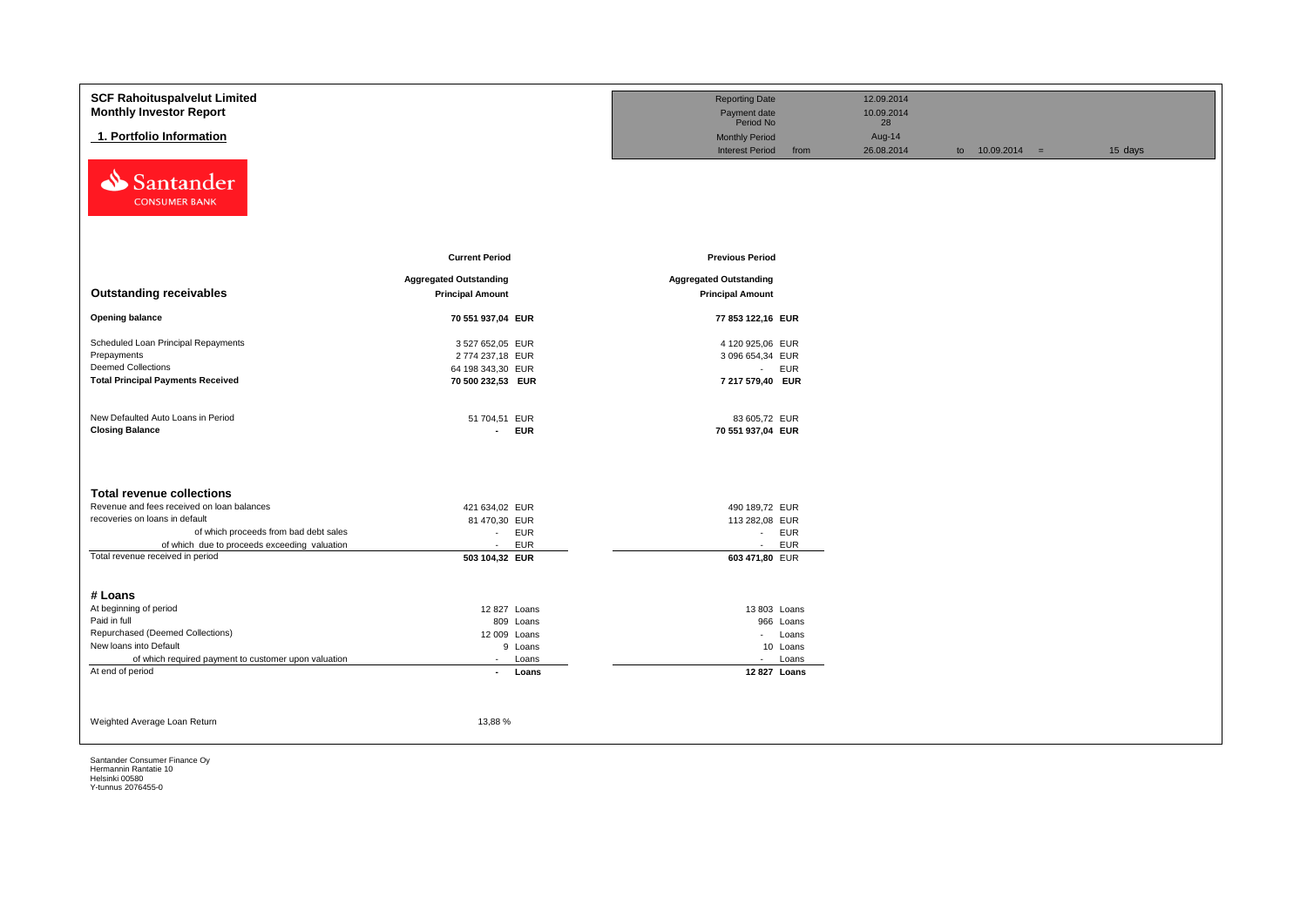| <b>SCF Rahoituspalvelut Limited</b><br><b>Monthly Investor Report</b><br>2. Amount Due for Distribution<br>Santander<br><b>CONSUMER BANK</b>                                                                                                                                                                                                                                   |                                                                                                   | <b>Reporting Date</b><br>Payment date<br>Period No<br><b>Monthly Period</b><br><b>Interest Period</b> | from | 12.09.2014<br>10.09.2014<br>28<br>Aug-14<br>26.08.2014 | to | 10.09.2014 | $=$ | 15 days |
|--------------------------------------------------------------------------------------------------------------------------------------------------------------------------------------------------------------------------------------------------------------------------------------------------------------------------------------------------------------------------------|---------------------------------------------------------------------------------------------------|-------------------------------------------------------------------------------------------------------|------|--------------------------------------------------------|----|------------|-----|---------|
| <b>Purchaser Available Distribution Amount</b>                                                                                                                                                                                                                                                                                                                                 | <b>Current Period</b>                                                                             |                                                                                                       |      |                                                        |    |            |     |         |
| a. Collections (Principal, interest, and fee etc)<br>b. Stamp Duty, Taxes, Liabilities etc. Paid by the Seller to the Purchaser<br>c. Default, Interest, Indemnities etc Paid by the Seller to the Purchaser<br>d. Other amounts Paid by the Seller to the Purchaser<br>e. Interest Earned by the Purchaser<br><b>Total Amount for Purchaser Available Distribution Amount</b> | 71 003 336,85 EUR<br>0,00 EUR<br>0,00 EUR<br>0,00 EUR<br>0,00 EUR<br>71 003 336,85 EUR            |                                                                                                       |      |                                                        |    |            |     |         |
| <b>Issuer Available Distribution Amount</b>                                                                                                                                                                                                                                                                                                                                    | <b>Current Period</b>                                                                             |                                                                                                       |      |                                                        |    |            |     |         |
| a. Amounts due to Issuer from Purchaser under the Loan Agreement<br>b. Reserve Fund<br>c. Swap counterparty payment to the Issuer<br>d. Drawings under the Liquidity Facility<br>e. Interest Earned by the Issuer<br><b>Total Amount for Issuer Available Distribution Amount</b>                                                                                              | 71 003 128,52 EUR<br>2 409 795,00 EUR<br>0,00 EUR<br>0,00 EUR<br>-194,74 EUR<br>73 412 728,78 EUR |                                                                                                       |      |                                                        |    |            |     |         |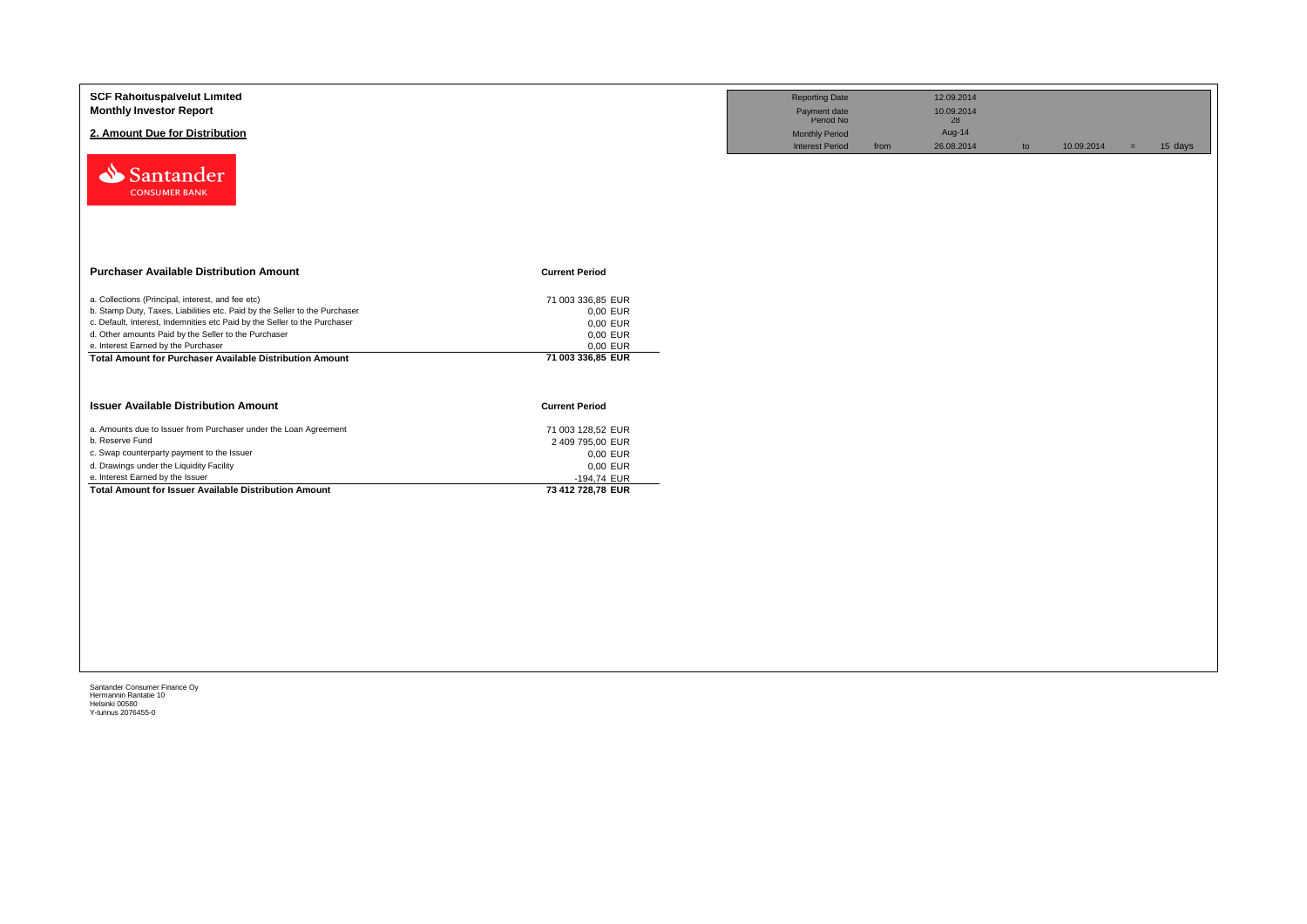| <b>SCF Rahoituspalvelut Limited</b><br><b>Monthly Investor Report</b>                                                                                                                                 |          | <b>Reporting Date</b><br>Payment date |            | 12.09.2014<br>10.09.2014 |    |            |     |         |
|-------------------------------------------------------------------------------------------------------------------------------------------------------------------------------------------------------|----------|---------------------------------------|------------|--------------------------|----|------------|-----|---------|
|                                                                                                                                                                                                       |          | Period No                             |            | 28                       |    |            |     |         |
| 3. Reserve Accounts                                                                                                                                                                                   |          | <b>Monthly Period</b>                 |            | Aug-14                   |    |            |     |         |
| Santander<br><b>CONSUMER BANK</b>                                                                                                                                                                     |          | <b>Interest Period</b>                | from       | 26.08.2014               | to | 10.09.2014 | $=$ | 15 days |
| <b>Note Balance</b>                                                                                                                                                                                   |          |                                       |            |                          |    |            |     |         |
| <b>Beginning of Period</b>                                                                                                                                                                            |          | 70 552 098,00 EUR                     |            |                          |    |            |     |         |
| End of Period                                                                                                                                                                                         |          | $\blacksquare$                        | <b>EUR</b> |                          |    |            |     |         |
| <b>Reserve Fund</b>                                                                                                                                                                                   | in %     |                                       |            |                          |    |            |     |         |
| <b>Beginning of Period</b>                                                                                                                                                                            | 3,4%     | 2 409 795,00 EUR                      |            |                          |    |            |     |         |
| Cash Outflow                                                                                                                                                                                          |          | 2 409 795,00 EUR                      |            |                          |    |            |     |         |
| Cash Inflow                                                                                                                                                                                           |          | $\overline{\phantom{a}}$              | <b>EUR</b> |                          |    |            |     |         |
| End of Period                                                                                                                                                                                         | 0,0%     | $\overline{\phantom{a}}$              | <b>EUR</b> |                          |    |            |     |         |
| Required Reserve Amount                                                                                                                                                                               | $0.0 \%$ | $\sim$                                | <b>EUR</b> |                          |    |            |     |         |
| <b>Servicer Advance Reserve Fund</b>                                                                                                                                                                  |          |                                       |            |                          |    |            |     |         |
| Beginning of Period                                                                                                                                                                                   |          | 100 000,00 EUR                        |            |                          |    |            |     |         |
| Cash Outflow                                                                                                                                                                                          |          | 100 000,00 EUR                        |            |                          |    |            |     |         |
| Cash Inflow                                                                                                                                                                                           |          | $\sim$                                | <b>EUR</b> |                          |    |            |     |         |
| End of Period                                                                                                                                                                                         |          | $\sim$                                | <b>EUR</b> |                          |    |            |     |         |
| Required Reserve Amount                                                                                                                                                                               |          | $\overline{a}$                        | <b>EUR</b> |                          |    |            |     |         |
| <b>Set-off from Deposits</b><br>No borrowers whose loans were sold to SCF Rahoituspalvelut Ltd held deposits with Santander Consumer Finance Oy. The risk of set-off from deposits is therefore zero. |          |                                       |            |                          |    |            |     |         |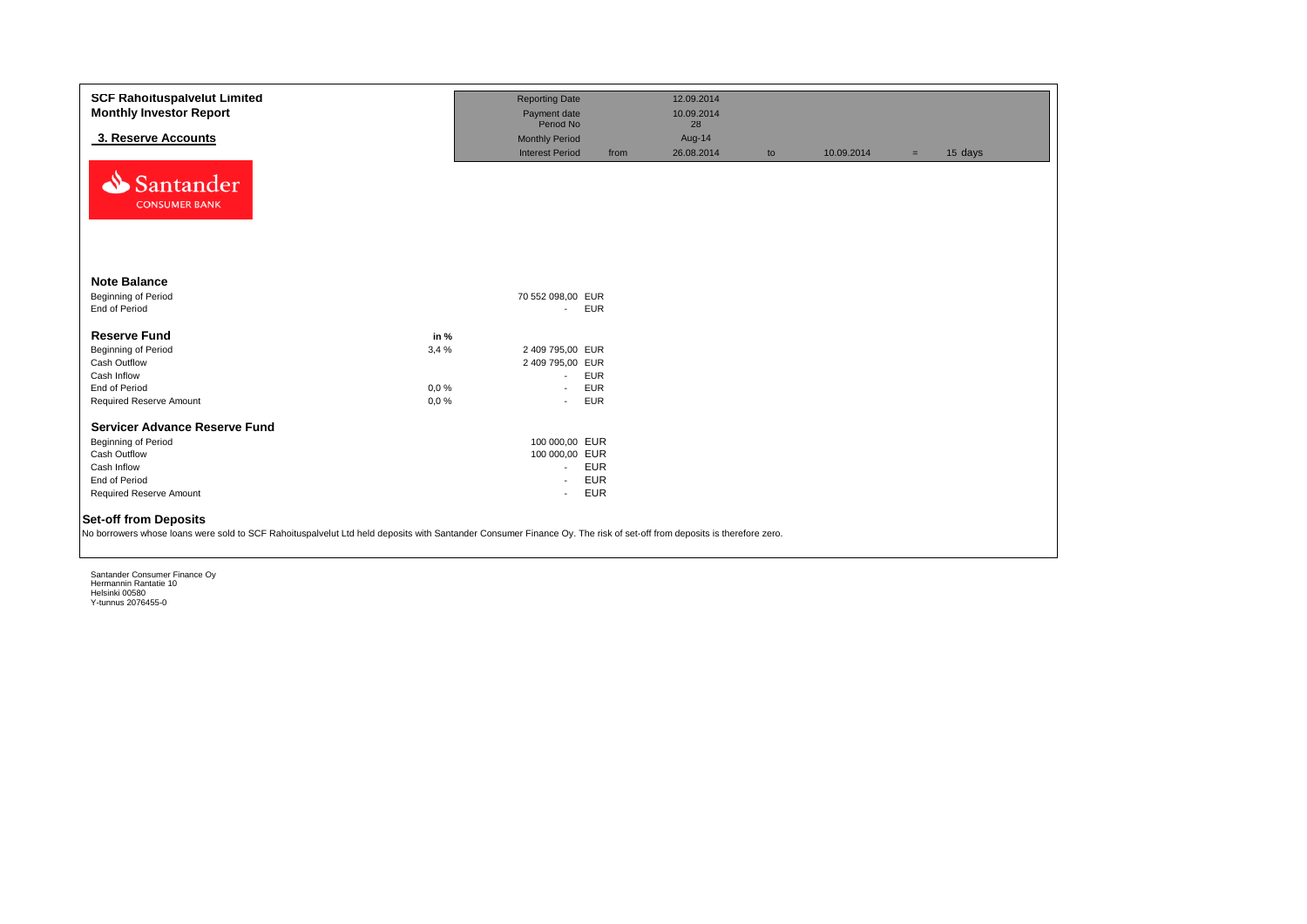| Santander<br><b>CONSUMER BANK</b><br><b>Asset Balance</b><br><b>Beginning of Period</b><br>70 551 937,04 EUR<br>End of Period<br>- EUR<br><b>Portfolio Performance:</b><br><b>EUR</b><br>$\%$<br># loans<br><b>Performing Receivables:</b><br>0,00%<br>Current<br>$\mathbf 0$<br>٠<br>$0,00 \%$<br>1-30 days past due<br>$\mathbf 0$<br>÷.<br><b>Delinquent Receivables:</b><br>0,00%<br>31-60 days past due<br>$\mathbf 0$<br>0,00%<br>$\mathbf 0$<br>61-90 days past due<br>÷.<br>0,00%<br>91-120 days past due<br>$\mathbf 0$<br>ä,<br>0,00%<br>121-150 days past due<br>$\mathbf 0$<br>$\overline{\phantom{a}}$<br>151-180 days past due<br>0,00 %<br>$\overline{0}$<br>$\overline{\phantom{a}}$<br><b>Total Performing and Delinquent</b><br>0,00%<br>$\overline{\mathbf{0}}$<br>$\mathbf{r}$<br>9<br>51 704,51<br><b>Current Period Defaults</b><br>402<br>3 511 803,23<br><b>Cumulative Defaults</b><br>81 470,30<br><b>Current Period Recoveries</b><br>2 655 006,90<br><b>Cumulative Recoveries</b> | <b>SCF Rahoituspalvelut Limited</b><br><b>Monthly Investor Report</b><br>4. Performance Data | <b>Reporting Date</b><br>Payment date<br>Period No<br><b>Monthly Period</b><br><b>Interest Period</b> | 12.09.2014<br>10.09.2014<br>28<br>Aug-14<br>from<br>26.08.2014 | to | 10.09.2014 | 15 days<br>$\equiv$ |  |
|--------------------------------------------------------------------------------------------------------------------------------------------------------------------------------------------------------------------------------------------------------------------------------------------------------------------------------------------------------------------------------------------------------------------------------------------------------------------------------------------------------------------------------------------------------------------------------------------------------------------------------------------------------------------------------------------------------------------------------------------------------------------------------------------------------------------------------------------------------------------------------------------------------------------------------------------------------------------------------------------------------------|----------------------------------------------------------------------------------------------|-------------------------------------------------------------------------------------------------------|----------------------------------------------------------------|----|------------|---------------------|--|
|                                                                                                                                                                                                                                                                                                                                                                                                                                                                                                                                                                                                                                                                                                                                                                                                                                                                                                                                                                                                              |                                                                                              |                                                                                                       |                                                                |    |            |                     |  |
|                                                                                                                                                                                                                                                                                                                                                                                                                                                                                                                                                                                                                                                                                                                                                                                                                                                                                                                                                                                                              |                                                                                              |                                                                                                       |                                                                |    |            |                     |  |
|                                                                                                                                                                                                                                                                                                                                                                                                                                                                                                                                                                                                                                                                                                                                                                                                                                                                                                                                                                                                              |                                                                                              |                                                                                                       |                                                                |    |            |                     |  |
|                                                                                                                                                                                                                                                                                                                                                                                                                                                                                                                                                                                                                                                                                                                                                                                                                                                                                                                                                                                                              |                                                                                              |                                                                                                       |                                                                |    |            |                     |  |
|                                                                                                                                                                                                                                                                                                                                                                                                                                                                                                                                                                                                                                                                                                                                                                                                                                                                                                                                                                                                              |                                                                                              |                                                                                                       |                                                                |    |            |                     |  |
|                                                                                                                                                                                                                                                                                                                                                                                                                                                                                                                                                                                                                                                                                                                                                                                                                                                                                                                                                                                                              |                                                                                              |                                                                                                       |                                                                |    |            |                     |  |
|                                                                                                                                                                                                                                                                                                                                                                                                                                                                                                                                                                                                                                                                                                                                                                                                                                                                                                                                                                                                              |                                                                                              |                                                                                                       |                                                                |    |            |                     |  |
|                                                                                                                                                                                                                                                                                                                                                                                                                                                                                                                                                                                                                                                                                                                                                                                                                                                                                                                                                                                                              |                                                                                              |                                                                                                       |                                                                |    |            |                     |  |
|                                                                                                                                                                                                                                                                                                                                                                                                                                                                                                                                                                                                                                                                                                                                                                                                                                                                                                                                                                                                              |                                                                                              |                                                                                                       |                                                                |    |            |                     |  |
|                                                                                                                                                                                                                                                                                                                                                                                                                                                                                                                                                                                                                                                                                                                                                                                                                                                                                                                                                                                                              |                                                                                              |                                                                                                       |                                                                |    |            |                     |  |
|                                                                                                                                                                                                                                                                                                                                                                                                                                                                                                                                                                                                                                                                                                                                                                                                                                                                                                                                                                                                              |                                                                                              |                                                                                                       |                                                                |    |            |                     |  |
|                                                                                                                                                                                                                                                                                                                                                                                                                                                                                                                                                                                                                                                                                                                                                                                                                                                                                                                                                                                                              |                                                                                              |                                                                                                       |                                                                |    |            |                     |  |
|                                                                                                                                                                                                                                                                                                                                                                                                                                                                                                                                                                                                                                                                                                                                                                                                                                                                                                                                                                                                              |                                                                                              |                                                                                                       |                                                                |    |            |                     |  |
|                                                                                                                                                                                                                                                                                                                                                                                                                                                                                                                                                                                                                                                                                                                                                                                                                                                                                                                                                                                                              |                                                                                              |                                                                                                       |                                                                |    |            |                     |  |
|                                                                                                                                                                                                                                                                                                                                                                                                                                                                                                                                                                                                                                                                                                                                                                                                                                                                                                                                                                                                              |                                                                                              |                                                                                                       |                                                                |    |            |                     |  |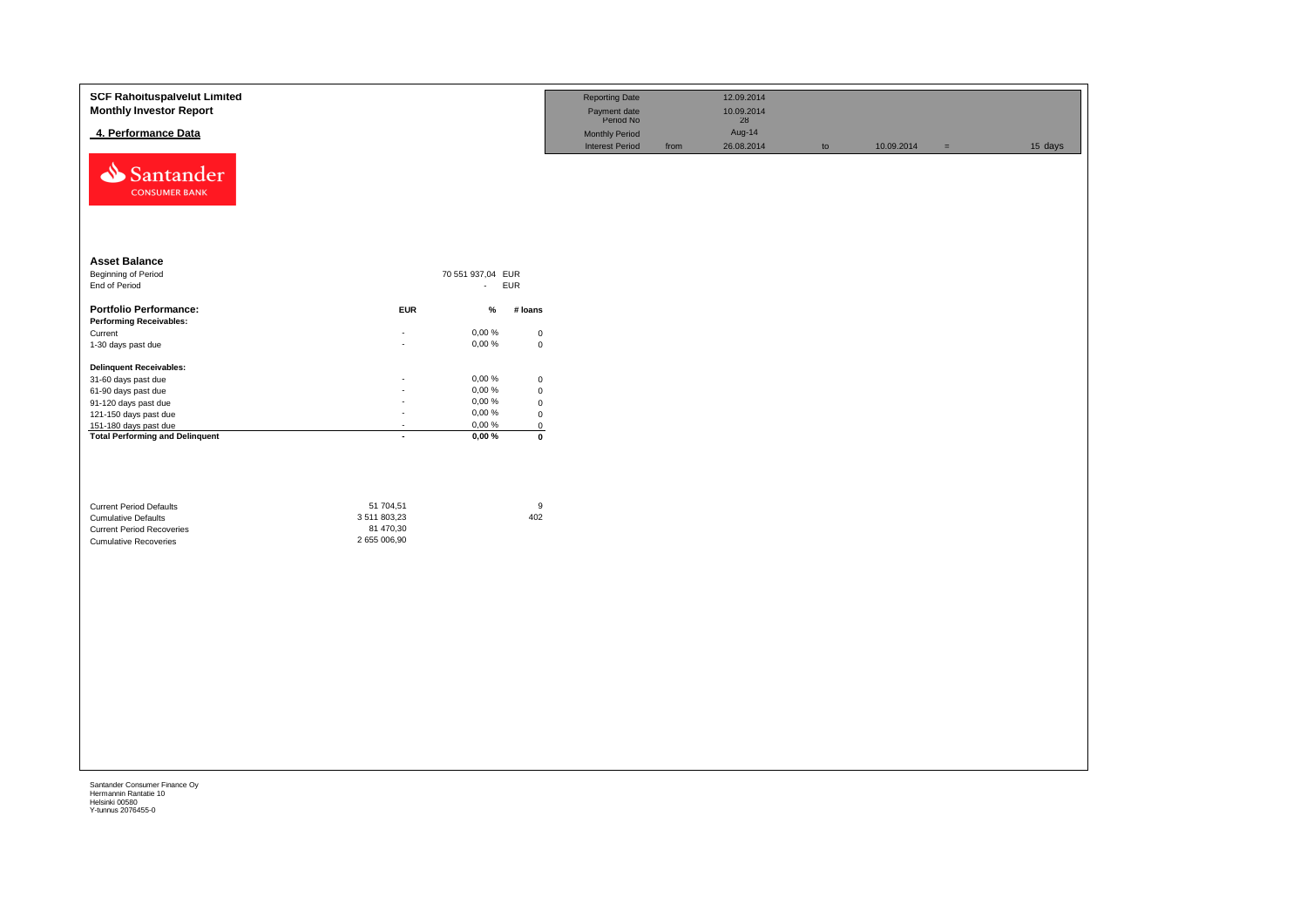| SCF Rahoituspalvelut Limited   | <b>Reporting Date</b>     |      | 12.09.2014       |            |         |
|--------------------------------|---------------------------|------|------------------|------------|---------|
| <b>Monthly Investor Report</b> | Payment date<br>Period No |      | 10.09.2014<br>28 |            |         |
| 5. Outstanding Notes           | <b>Monthly Period</b>     |      | Aug-14           |            |         |
|                                | <b>Interest Period</b>    | from | 26.08.2014       | 10.09.2014 | 15 days |



| 1. Note Balance                                       | <b>All Notes</b>     | <b>Class A</b>     | <b>Class A</b>            | <b>Class B</b>       | <b>Class B</b>       |
|-------------------------------------------------------|----------------------|--------------------|---------------------------|----------------------|----------------------|
| <b>General Note Information</b>                       |                      |                    |                           |                      |                      |
| <b>ISIN Code</b>                                      |                      | N/A                | $\boldsymbol{\mathsf{x}}$ | N/A                  | N/A                  |
| Currency                                              |                      | <b>EUR</b>         | <b>EUR</b>                | <b>EUR</b>           | <b>EUR</b>           |
| Initial Tranching                                     | 100 %                | 83 %               | 0%                        | 16 %                 | 0,005%               |
| Legal Final Maturity Date                             |                      | 25.01.2020         | 25.01.2020                | 25.01.2020           | 25.01.2020           |
| Rating (Fitch/Moody's)                                |                      | AAAsf/Aaa(sf)      | AAAsf/Aaa(sf)             | N/A                  | N/A                  |
| Initial Notes Aggregate Principal Outstanding Balance | 481 959 000,00 EUR   | 402 400 000,00 EUR | 35 000,00 EUR             | 79 500 000,00 EUR    | 24000 EUR            |
| Initial Nominal per Note                              |                      | 100000,00 EUR      | 1000,00 EUR               | 100 000,00 EUR       | 1000 EUR             |
| Initial Number of Notes per Class                     | 4878                 | 4024               | 35                        | 795                  | 24                   |
|                                                       |                      |                    |                           |                      |                      |
| <b>Current Note Information</b>                       |                      |                    |                           |                      |                      |
| Class Principal Outstanding Opening Balance           | 70 552 098.00 EUR    | <b>EUR</b>         | - EUR                     | 70 530 805,68 EUR    | 21 292,32 EUR        |
| Available Distribution Amount                         | 71 003 336,85 EUR    |                    |                           |                      |                      |
| Amortisation                                          | 70 552 098.00 EUR    |                    |                           |                      |                      |
| Redemption per Class                                  | 70 552 102.32 EUR    | <b>EUR</b>         | - EUR                     | 70 530 810.00 EUR    | 21 292.32 EUR        |
| Redemption per Note                                   |                      | <b>EUR</b>         | EUR<br>$\sim$             | 88 718,00 EUR        | 21 288,00 EUR        |
| Class Principal Outstanding Closing Balance           | <b>EUR</b><br>$\sim$ | <b>EUR</b>         | EUR<br>$\sim$             | <b>EUR</b><br>$\sim$ | <b>EUR</b><br>$\sim$ |
| <b>Current Tranching</b>                              |                      | 0,00%              | 0,00%                     | 0,00%                | 0,00%                |
| <b>Current Pool Factor</b>                            |                      |                    |                           |                      |                      |

| 2. Payments to Investors per Note                  | <b>All Notes</b> | <b>Class A</b> | <b>Class A</b>       | <b>Class B</b> | <b>Class B</b>                         |
|----------------------------------------------------|------------------|----------------|----------------------|----------------|----------------------------------------|
| Interest Rate Basis: 1-M EURIBOR / Spread          | 0.08%            | 1,00 %         | 1,00 %               | 1.10 %         | 1,10 %                                 |
| Day Count Convention                               |                  | 15,00          | 15,00                | 15,00          | 15,00                                  |
| <b>Interest Days</b>                               | 15               |                |                      |                |                                        |
| Principal Outstanding per Note Beginning of Period |                  | EUR            | <b>EUR</b>           | 88 717.99 EUR  | 887.18 EUR                             |
| >Principal Repayment per note                      |                  | EUR            | <b>EUR</b>           | 88 717.99 EUR  | 887,18 EUR                             |
| Principal Outstanding per Note End of Period       |                  | EUR            | <b>EUR</b>           | EUR            | <b>EUR</b>                             |
| >Interest accrued for the period                   |                  | <b>EUR</b>     | <b>EUR</b>           | 44.00 EUR      | <b>EUR</b>                             |
| <b>Interest Payment</b>                            | 34 980.00        | EUR            | <b>EUR</b><br>$\sim$ | 34 980.00 EUR  | <b>EUR</b><br>$\overline{\phantom{a}}$ |
| Interest Payment per Note                          |                  | <b>EUR</b>     | <b>EUR</b>           | 44,00 EUR      | <b>EUR</b>                             |
| 3. Credit Enhancements                             |                  |                |                      |                |                                        |
| Initial total CE (Subordination, Reserve)          |                  | 18,00 %        |                      |                | 1,50%                                  |
| Current CE (incl. Excess Spread)                   |                  | 0,00%          |                      |                | 0,00%                                  |
| Current CE (excl. Excess Spread)                   |                  | 0,00%          |                      |                | 0,00%                                  |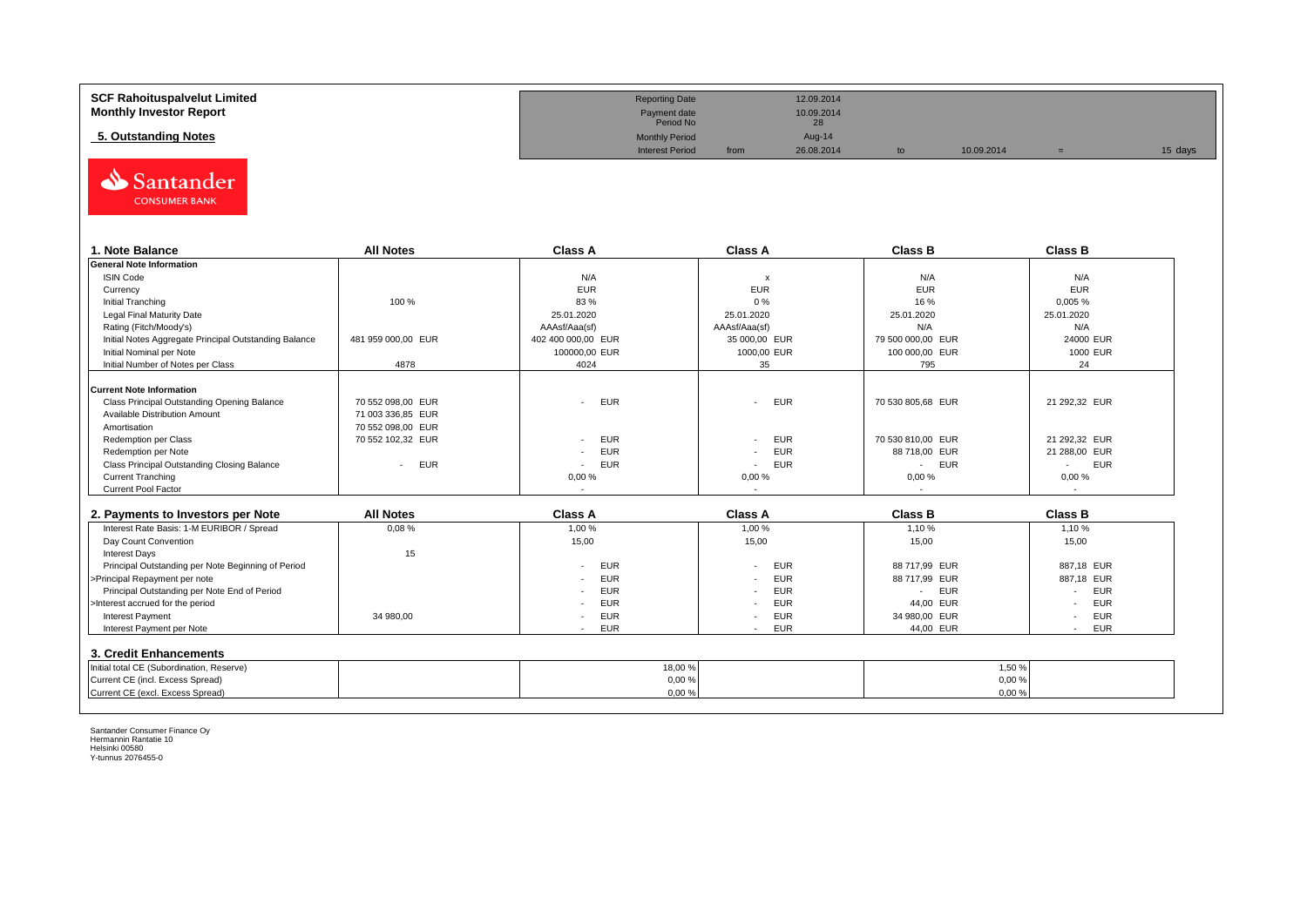## **SCF Rahoituspalvelut Limited Accord Reporting Date**<br>**Monthly Investor Report** Payment date **Monthly Investor Report**

**6. Counterparty Ratings, Trigger Levels and Consequences** 

Period No<br>Monthly Period

Interest Period from to  $10.09.2014$  = 15 days

Santander

|                                   |                                              |                                                   |                             |                |                                      |                    | <b>Rating Triggers</b>                       |                               |                                         |                        |                   |                                                                                                                                                                                                                                                                                                                                                                                                                                                                                                                                                                                                                                                                                                                                                                                                                                                                                                                                                                                                                                                                                                      |
|-----------------------------------|----------------------------------------------|---------------------------------------------------|-----------------------------|----------------|--------------------------------------|--------------------|----------------------------------------------|-------------------------------|-----------------------------------------|------------------------|-------------------|------------------------------------------------------------------------------------------------------------------------------------------------------------------------------------------------------------------------------------------------------------------------------------------------------------------------------------------------------------------------------------------------------------------------------------------------------------------------------------------------------------------------------------------------------------------------------------------------------------------------------------------------------------------------------------------------------------------------------------------------------------------------------------------------------------------------------------------------------------------------------------------------------------------------------------------------------------------------------------------------------------------------------------------------------------------------------------------------------|
|                                   |                                              |                                                   |                             |                | <b>Short Term</b>                    |                    |                                              |                               | Long Term                               |                        |                   |                                                                                                                                                                                                                                                                                                                                                                                                                                                                                                                                                                                                                                                                                                                                                                                                                                                                                                                                                                                                                                                                                                      |
|                                   |                                              |                                                   |                             | Fitch          | Moody's                              |                    |                                              | Fitch                         |                                         | Moodv's                |                   |                                                                                                                                                                                                                                                                                                                                                                                                                                                                                                                                                                                                                                                                                                                                                                                                                                                                                                                                                                                                                                                                                                      |
| <b>Transaction Role</b>           | Counterparty                                 |                                                   | Criteria                    | Current        | Criteria                             | Current            | Criteria                                     | Current                       | Criteria                                | Current                | Trigger breached? | Summary of Contractual Requirements if Rating Trigger Breach                                                                                                                                                                                                                                                                                                                                                                                                                                                                                                                                                                                                                                                                                                                                                                                                                                                                                                                                                                                                                                         |
| Issuer                            | Rahoituspalvelut Limited                     |                                                   |                             | No rating      |                                      | No rating          |                                              | No rating                     |                                         | No rating              | N/A               |                                                                                                                                                                                                                                                                                                                                                                                                                                                                                                                                                                                                                                                                                                                                                                                                                                                                                                                                                                                                                                                                                                      |
| Seller                            | Santander Consumer Finance OY                |                                                   |                             | No rating      |                                      | No rating          |                                              | No rating                     |                                         | No rating              | N/A               |                                                                                                                                                                                                                                                                                                                                                                                                                                                                                                                                                                                                                                                                                                                                                                                                                                                                                                                                                                                                                                                                                                      |
| Servicer                          | Santander Consumer Finance OY                |                                                   |                             | No rating      |                                      | No rating          |                                              | No rating                     |                                         | No rating              | N/A               |                                                                                                                                                                                                                                                                                                                                                                                                                                                                                                                                                                                                                                                                                                                                                                                                                                                                                                                                                                                                                                                                                                      |
| Servicer's Owner                  | Santander Consumer Finance                   |                                                   | N/A                         | F <sub>2</sub> | N/A                                  | P-2 Outlook stabl  | BBB-                                         | $\Lambda$ -<br>Outlook stable | Baa3                                    | Raa1<br>Outlook stable | N                 | the Back-up Servicer Facilitator, Banco Santander S.A, will perform the following services: (a) in accordance with th<br>provisions of this Agreement, select an appropriate bank or financial institution to act as a successor servicer in the<br>event that a Servicer Termination Notice is delivered: (b) review the information provided to it by the Servicer<br>under this Agreement; (c) enter into appropriate data confidentiality provisions; and (d) notify the Servicer if it<br>requires further assistance                                                                                                                                                                                                                                                                                                                                                                                                                                                                                                                                                                           |
| Liquidity Facility Provider       | <b>Banco Santander S.A.</b>                  |                                                   | F1 Rating Watch<br>Negative | F <sub>2</sub> | P-1 Review for possible<br>Downgrade | P-2 Outlook stable | $\mathsf{A}$<br><b>Rating Watch Negative</b> | $A -$<br>Outlook stable       | A1<br>Review for possible<br>downgrade  | Baa1<br>Outlook stable | Y                 | The Liquidity Facility Provider (Banco Santander) shall either a) assign or transfer all its rights, benefits, and<br>obligations to a bank or financial intermediary passported to perform banking activities in Ireland that (i) meets the<br>applicable Required Ratings (ii) enters into a liquidity facility agreement on substantially the same terms as the<br>Liquidity Facility Agreement and (iii) accedes to the Issuer Security Trust Deed all by no later than 30 calendar days<br>from the date on which the Ratings Downgrade took place if the Liquidity Facility provider fails to provide Cash<br>Collateral or b) deposit an amount equal to the Available Facility into the Issuer Transaction Account by no later<br>than 14 calendar days after the downgrade (Cash Collateral)                                                                                                                                                                                                                                                                                                |
|                                   |                                              | Fitch Rating event I &<br>Moodys first trigger    | F <sub>2</sub>              | F2             | $P-2$                                | $P-2$              | $A -$                                        | $\Lambda$<br>Outlook stable   | A3                                      | Baa1<br>Outlook stable |                   | The Swap Counterparty (Banco Santander) will be obliged, within the time periods specified in the<br>Basis Swap Agreement, at its own cost, to post collateral for its obligations in accordance with the provisions of the<br>Credit Support Annex, and in addition, will be obliged, within the time periods specified in the Basis Swap<br>Agreement, at its cost, to either (i) obtain a guarantee of its obligations under the Basis Swap Agreement from a<br>third party with the Required Ratings; or (ii) transfer all of its rights and obligations under the Basis Swap<br>Agreement to a third party with the Required Ratings                                                                                                                                                                                                                                                                                                                                                                                                                                                            |
| <b>Issuer Swap Provider</b>       | Banco Santander S.A.                         | Fitch Rating event II                             | F3                          | F <sub>2</sub> | N/A                                  | $P-2$              | <b>RRR</b>                                   | $A -$<br>Outlook stable       | N/A                                     | Baa1<br>Outlook stable | N                 | .<br>Frovide conaterariii die ionii or casii or securides or dodii, in support or its<br>obligations under this Agreement, in accordance with the provisions of the<br>Credit Support Annex (such provision of collateral being a "Fitch Ratings<br>Event II Collateral Cure" for the purposes of Fitch), and, upon the expiry of<br>the relevant period from (and including) the date which such Fitch Ratings<br>Event II occurs to (and including) the 14th calendar day thereafter (the<br>"Rating Event Cure Period") shall be deemed to have elected to effect a<br>Fitch Ratings Event II Collateral Cure (for the purposes of Fitch) unless and<br>until an alternative Rating Event Cure for such Fitch Ratings Event is or has<br>been effected,                                                                                                                                                                                                                                                                                                                                           |
|                                   |                                              | Fitch Rating event III &<br>Moodys second trigger | $\mathbb{R}$                | F <sub>2</sub> | Not Prime                            | $P-2$              | $BB+$                                        | $\Lambda$ -<br>Outlook stable | Ba1                                     | Baa1<br>Outlook stable | $\mathbf{N}$      | Provide a eligible Guarantee, or replace Swap Counterparty                                                                                                                                                                                                                                                                                                                                                                                                                                                                                                                                                                                                                                                                                                                                                                                                                                                                                                                                                                                                                                           |
| <b>Issuer Bank</b>                | Deutsche Bank AG                             |                                                   | F1<br>Rating Watch Negative | $F1+$          | P-1 Review for possible<br>Downgrade | $P-1$              | $\mathbf{A}$<br><b>Rating Watch Negative</b> | $A+$                          | A 1<br>Review for possible<br>downgrade | A3                     | Y                 | If at any time a Ratings Downgrade has occurred in respect of the Transaction Account Bank, then the Issuer and<br>the Purchaser shall (with the prior written consent of the Note Trustee) procure that, within 30 calendar days, (i) in<br>relation to the Issuer, the Issuer Secured Accounts and the Expenses Loan Payment Account and all of the funds<br>standing to the credit of the Issuer Secured Accounts and the Expenses Loan Payment Account and (ii) in relation<br>to the Purchaser, the Purchaser Transaction Account and all funds standing to the credit of the Purchaser<br>Transaction Account, are transferred to another bank or banks that meet the applicable Required Ratings (which<br>bank shall be notified in writing by the Issuer to the Transaction Account Bank) and approved in writing by the Note<br>Trustee and in accordance with the provisions of the Transaction Account Bank Agreement. The appointment of<br>the Transaction Account Bank shall terminate on the date on which the appointment of the new transaction<br>account bank becomes effective. |
| Paying Agent and related roles    | Deutsche Bank AG                             |                                                   |                             | $F1+$          |                                      | $P-1$              |                                              | $A +$                         |                                         | A3                     | N/A               |                                                                                                                                                                                                                                                                                                                                                                                                                                                                                                                                                                                                                                                                                                                                                                                                                                                                                                                                                                                                                                                                                                      |
| Corporate Service Provider        | Deutsche International Corporate<br>Services |                                                   |                             | $F1+$          |                                      | $P-1$              |                                              | $A+$                          |                                         | A3                     | N/A               |                                                                                                                                                                                                                                                                                                                                                                                                                                                                                                                                                                                                                                                                                                                                                                                                                                                                                                                                                                                                                                                                                                      |
| Note Trustee and Security Trustee | Deutsche Trustee Company Limited             |                                                   |                             | $F1+$          |                                      | $P-1$              |                                              | $A+$                          |                                         | A3                     | N/A               |                                                                                                                                                                                                                                                                                                                                                                                                                                                                                                                                                                                                                                                                                                                                                                                                                                                                                                                                                                                                                                                                                                      |
| <b>Collections Bank</b>           | SEB AB                                       |                                                   | F1<br>Rating Watch Negative | F1             | P-1 Review for possible<br>Downgrade | $P-1$              | $\mathbf{A}$<br><b>Rating Watch Negative</b> | $A+$                          | A1<br>Review for possible<br>downgrade  | A1                     | N                 | Within 30 calendar days, the Issuer Collections Account and all of the funds standing to the credit of the Issuer<br>Collections Account are transferred to another bank or banks who meet the Required Ratings (which bank shall be<br>notified in writing by the Servicer to the Collections Account Bank and approved in writing by the Note Trustee);<br>the appointment of the Collections Account Bank shall terminate on the date on which the appointment of the<br>new transaction account bank becomes effective. Upon the transfer of the Issuer Collections Account to another<br>bank, the Issuer will procure that the new transaction Upon the transfer of the Issuer Collections Acoount to<br>another bank, the Issuer will procure that the new transaction account bank<br>enters into an agreement substantially in the form of the Issuer Collections Account Agreement and accedes to the<br>Issuer Security Trust Deed.                                                                                                                                                       |

Santander Consumer Finance Oy Hermannin Rantatie 10

Helsinki 00580

Y-tunnus 2076455-0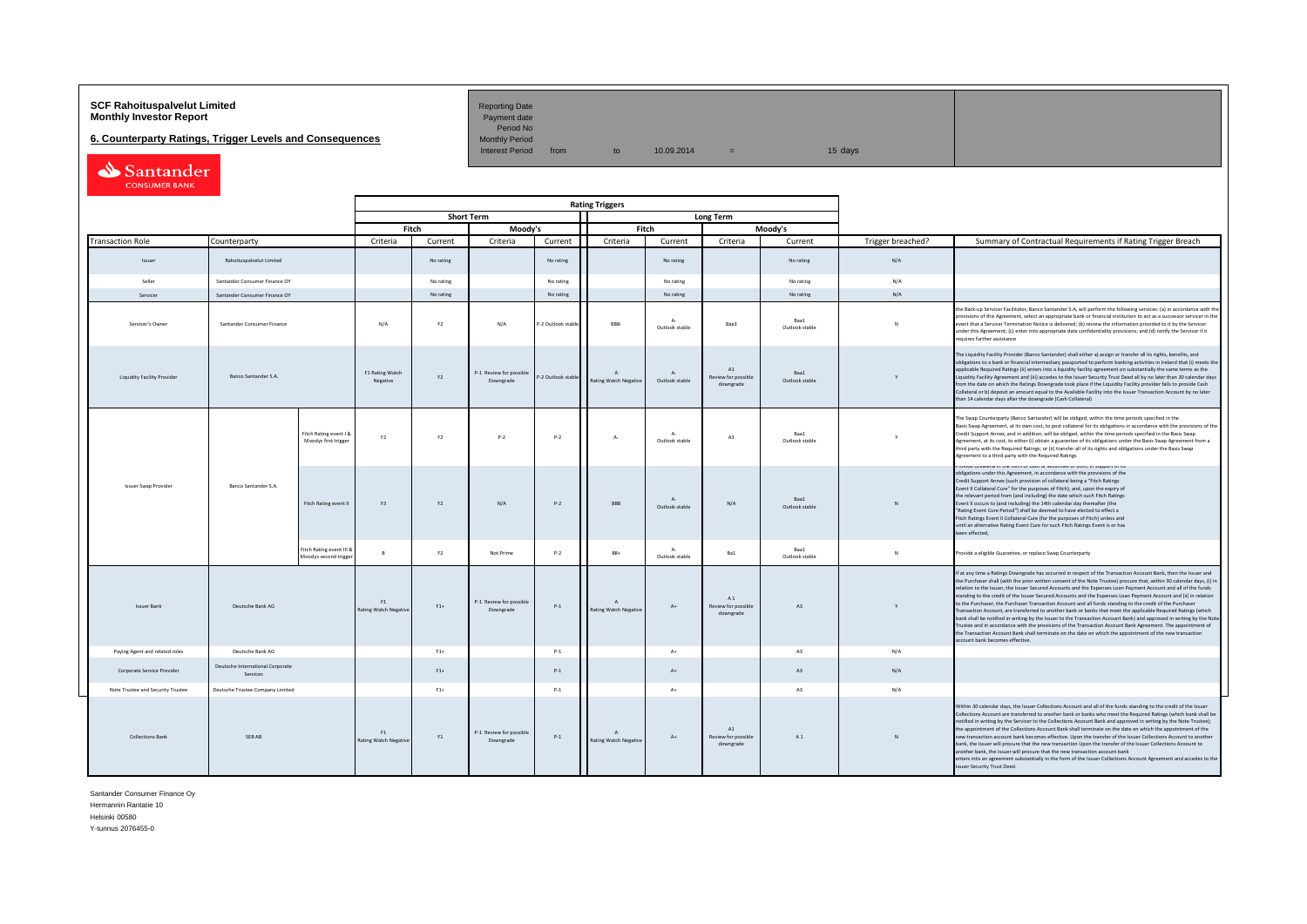## **SCF Rahoituspalvelut Limited Reporting Date** Reporting Date 12.09.2014 **Monthly Investor Report Payment date** Payment date Payment date 10.09.2014 Payment date<br>Period No **6.a Original Portfolio Principal Balance Monthly Period** Monthly Period aug. 14 Interest Period from 26.08.2014 to 10.09.2014 = 15 days Santander

Average outstanding principal balance: 10 679

|                  |               |            |           | <b>TOTAL</b>            |         |                              |                     |
|------------------|---------------|------------|-----------|-------------------------|---------|------------------------------|---------------------|
|                  | <b>Min</b>    | <b>Max</b> | <b>No</b> | <b>Original balance</b> | %       | <b>WA months to maturity</b> | <b>WA seasoning</b> |
|                  | $0,00 \in$    | 4 999,99€  | 10 5 69   | 34 014 267              | 7,1%    | 20,3                         | 20,2                |
|                  | 5 000,00 €    | 9 999,99€  | 14 962    | 111 330 743             | 23,1%   | 33,3                         | 16,0                |
|                  | 10 000,00€    | 14 999,99€ | 10 4 48   | 127 666 197             | 26,5%   | 40,0                         | 13,1                |
|                  | 15 000,00€    | 19 999,99€ | 4833      | 83 124 702              | 17,2%   | 44,2                         | 12,1                |
|                  | 20 000,00 €   | 24 999,99€ | 2 0 8 0   | 46 047 406              | 9,6%    | 45,8                         | 10,7                |
|                  | 25 000,00€    | 29 999,99€ | 963       | 26 170 405              | 5,4%    | 46,3                         | 9,8                 |
| Original balance | 30 000,00 €   | 34 999,99€ | 493       | 15 863 298              | 3,3%    | 46,5                         | 9,7                 |
|                  | 35 000,00 €   | 39 999,99€ | 271       | 10 073 680              | 2,1%    | 45,7                         | 10,4                |
|                  | 40 000,00 €   | 44 999,99€ | 181       | 7 662 654               | 1,6%    | 45,4                         | 9,9                 |
|                  | 45 000,00 €   | 49 999,99€ | 99,00€    | 4 678 264               | 1,0%    | 45,7                         | 10,0                |
|                  | 50 000,00 €   | 54 999,99€ | 78        | 4 0 5 6 5 1 8           | 0,8%    | 45,7                         | 9,0                 |
|                  | 55 000,00 €   | 59 999,99€ | 51        | 2 9 2 7 2 4 6           | 0,6%    | 45,7                         | 10,1                |
|                  | 60 000,00 € + |            | 105       | 8 3 4 2 2 7 8           | 1,7%    | 44,8                         | 9,2                 |
|                  |               |            |           |                         |         |                              |                     |
|                  | Total         |            | 45 133    | 481 957 657             | 100,00% | 39,3                         | 13,3                |

Santander Consumer Finance Oy Hermannin Rantatie 10 Helsinki 00580 Y-tunnus 2076455-0

**CONSUMER BANK**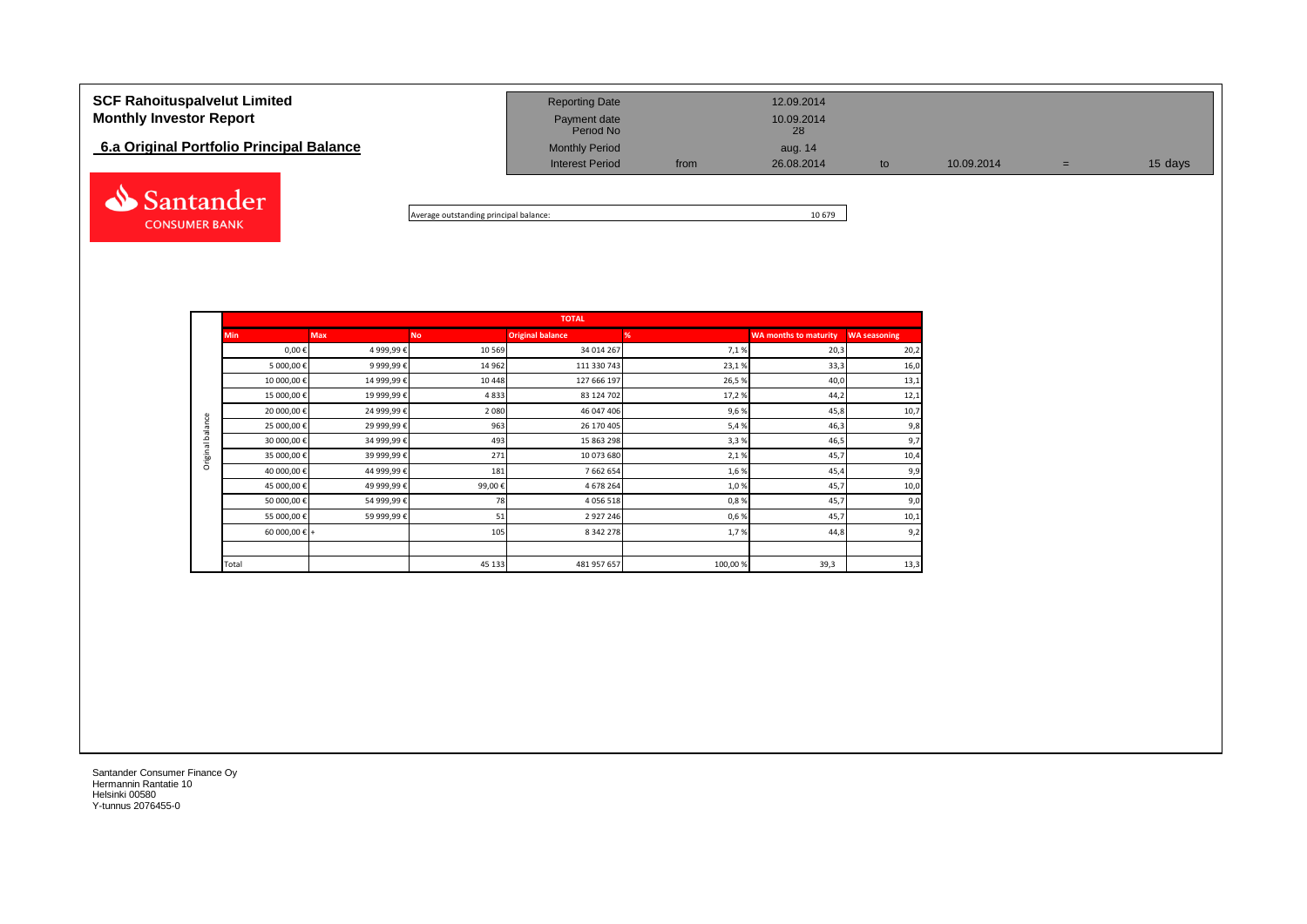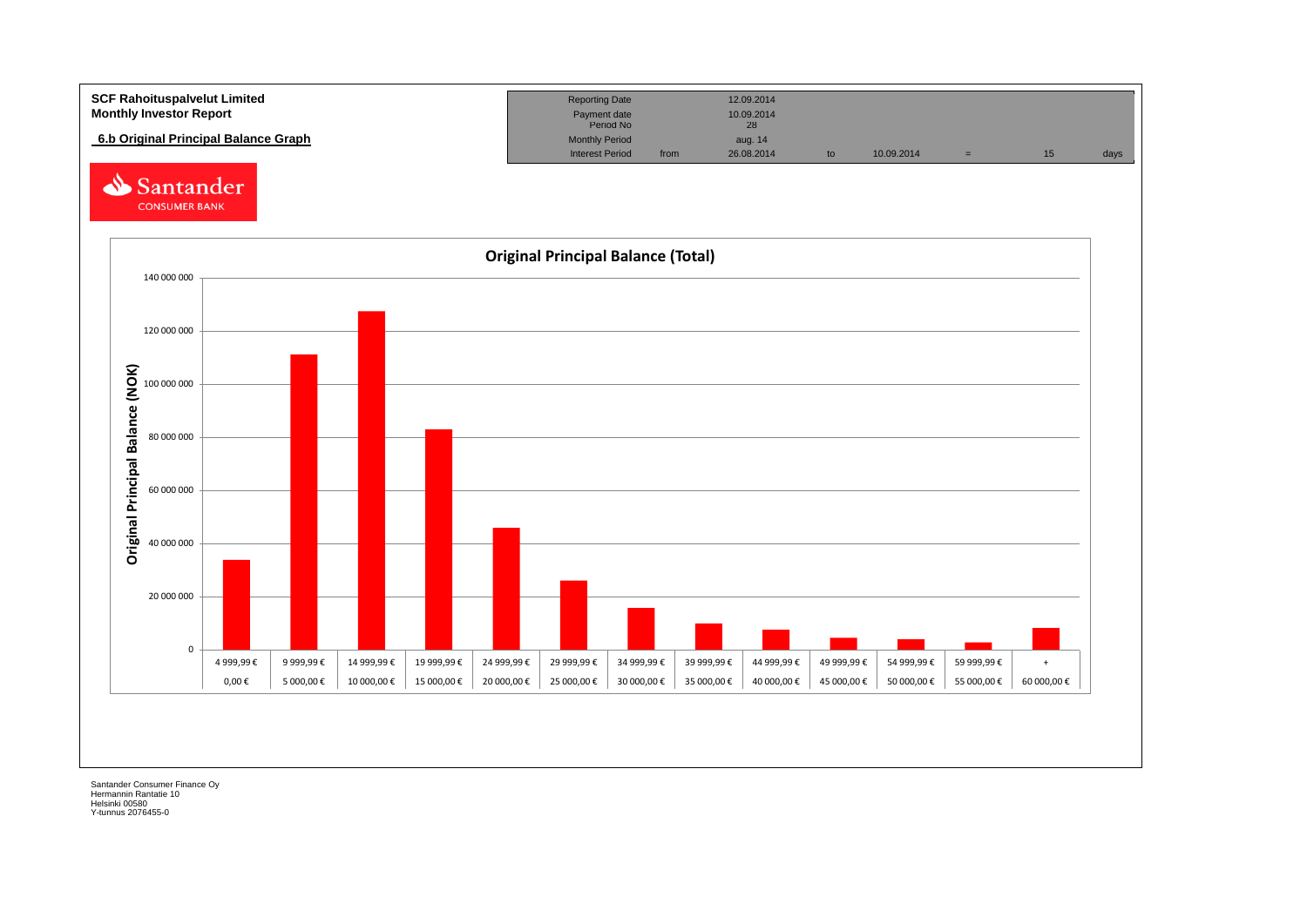## **7.a Outstanding Principal Balance**



| <b>SCF Rahoituspalvelut Limited</b><br><b>Monthly Investor Report</b> | <b>Reporting Date</b><br>Payment date           |      | 12.09.2014<br>10.09.2014 |    |            |     |         |
|-----------------------------------------------------------------------|-------------------------------------------------|------|--------------------------|----|------------|-----|---------|
|                                                                       | Period No                                       |      | 28                       |    |            |     |         |
| 7.a Outstanding Principal Balance                                     | <b>Monthly Period</b><br><b>Interest Period</b> | from | aug. 14<br>26.08.2014    | to | 10.09.2014 | $=$ | 15 days |
|                                                                       |                                                 |      |                          |    |            |     |         |

Average amount - all:

|                             |            |            |           | <b>TOTAL</b> |                                                     |            |                                 |                     |
|-----------------------------|------------|------------|-----------|--------------|-----------------------------------------------------|------------|---------------------------------|---------------------|
|                             | <b>Min</b> | <b>Max</b> | <b>No</b> |              | <b>Outstanding balance % of Outstanding balance</b> | % of loans | <b>WA</b> months to<br>maturity | <b>WA seasoning</b> |
|                             |            | 5 0 0 0    | $\Omega$  | $\Omega$     | 0%                                                  | 0%         |                                 | 0                   |
|                             | 5 0 0 0    | 10 000     | $\Omega$  | $\Omega$     | 0%                                                  | 0%         |                                 | 0                   |
|                             | 10 000     | 15 000     | $\Omega$  | $\Omega$     | 0%                                                  | 0%         |                                 | 0                   |
| ප                           | 15 000     | 20 000     | $\Omega$  | $\Omega$     | 0%                                                  | 0%         |                                 | 0                   |
| ċ<br>ala                    | 20 000     | 25 000     | $\Omega$  | $\mathbf 0$  | 0%                                                  | 0%         |                                 | 0                   |
| $\ddot{\circ}$<br><b>bo</b> | 25 000     | 30 000     | $\Omega$  | $\mathbf 0$  | 0%                                                  | 0%         |                                 | $\mathbf 0$         |
| έĩ                          | 30 000     | 35 000     | $\Omega$  | $\mathbf 0$  | 0%                                                  | 0%         |                                 | O                   |
| $\sigma$<br>₩               | 35 000     | 40 000     | 0         | $\Omega$     | 0%                                                  | 0%         |                                 | 0                   |
| ă                           | 40 000     | 45 000     | 0         | 0            | 0%                                                  | 0%         |                                 | 0                   |
|                             | 45 000     | 50 000     | 0         | $\mathbf 0$  | 0%                                                  | 0%         |                                 | 0                   |
|                             | 50 000     | 55 000     | 0         | $\Omega$     | 0%                                                  | 0%         |                                 | O                   |
|                             | 55 000     | 60 000     | n         | $\Omega$     | 0%                                                  | 0%         |                                 | 0                   |
|                             | $60000 +$  |            | 0         | $\Omega$     | 0%                                                  | 0%         |                                 | $\Omega$            |
|                             |            |            |           |              |                                                     |            |                                 |                     |
|                             | Total      |            | $\Omega$  | 0,00         | 0%                                                  | 0%         |                                 | 0                   |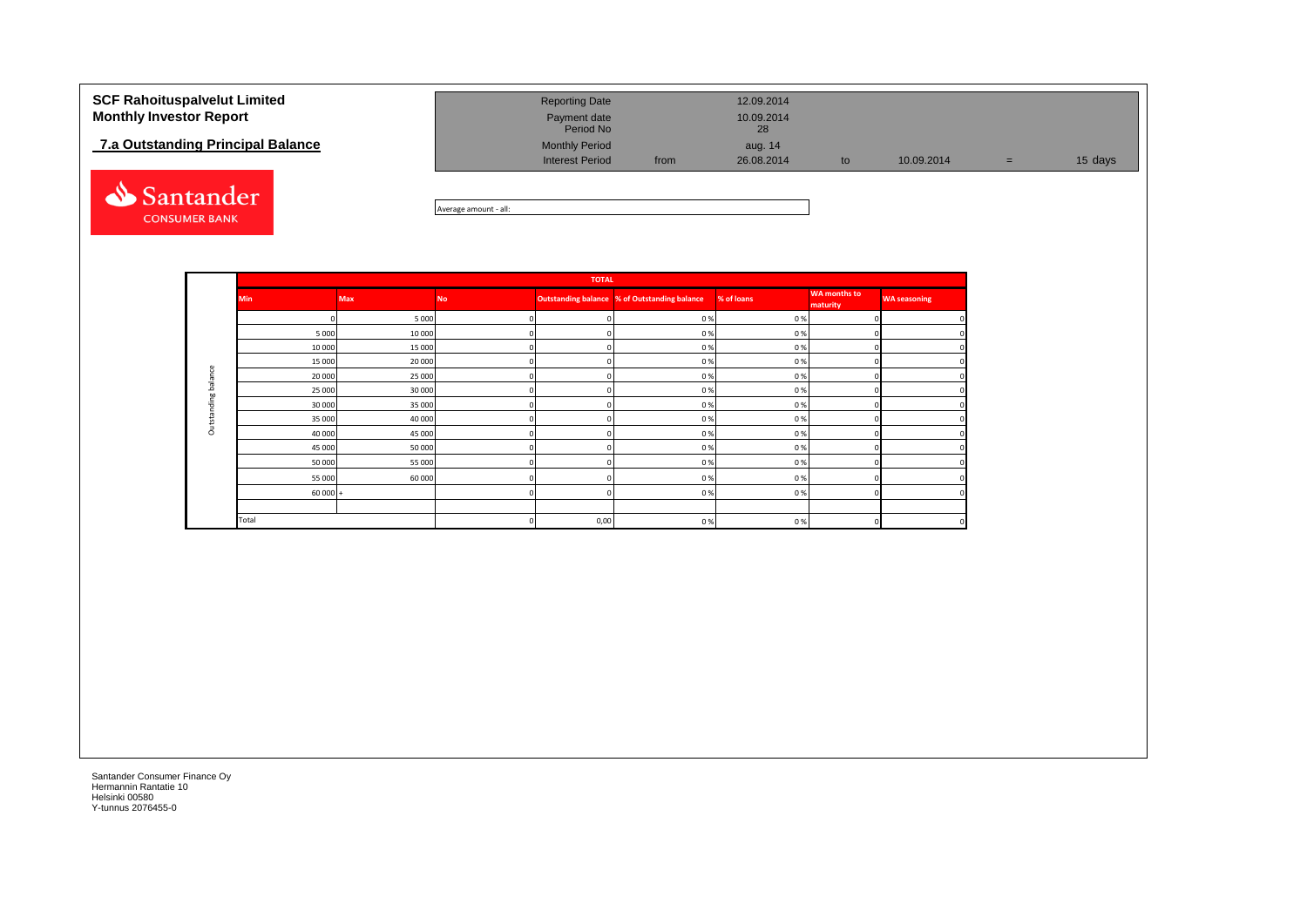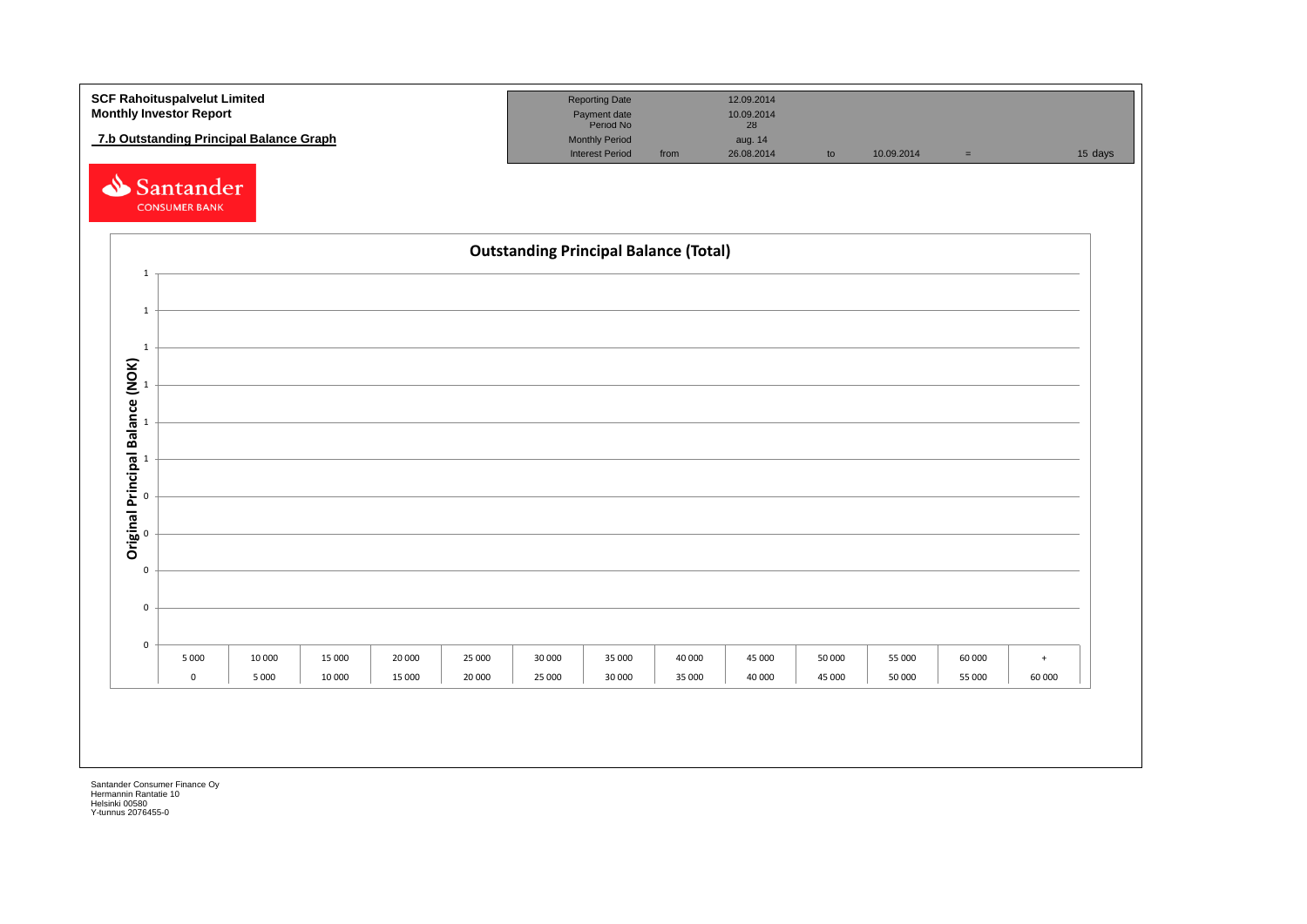### **SCF Rahoituspalvelut Limited Monthly Investor Report**

## **8.a Geographical Distribution**



| <b>Reporting Date</b>     |      | 12.09.2014       |            |     |         |
|---------------------------|------|------------------|------------|-----|---------|
| Payment date<br>Period No |      | 10.09.2014<br>28 |            |     |         |
| <b>Monthly Period</b>     |      | aug. 14          |            |     |         |
| Interest Period           | from | 26.08.2014       | 10.09.2014 | $=$ | 30 days |

|                       |           |                            | <b>TOTAL</b>             |            |                              |                     |
|-----------------------|-----------|----------------------------|--------------------------|------------|------------------------------|---------------------|
| <b>District</b>       | <b>No</b> | <b>Outstanding balance</b> | % of Outstanding balance | % of Loans | <b>WA months to maturity</b> | <b>WA seasoning</b> |
| Central Finland       | $\Omega$  |                            |                          | 0,00%      |                              |                     |
| Eastern Finland       |           |                            |                          | 0,00%      |                              |                     |
| East Tavastia         |           |                            |                          | 0,00%      |                              |                     |
| Greater Helsinki<br>÷ |           |                            |                          | 0,00%      |                              |                     |
| Northern Finland      |           |                            |                          | 0,00%      |                              |                     |
| Northern Savonia      |           |                            |                          | 0,00%      |                              |                     |
| 휴 Ostrobothnia        |           |                            |                          | 0,00%      |                              |                     |
| South-Eastern Fi      |           |                            |                          | 0,00%      |                              |                     |
| South-Western Fi      |           |                            |                          | 0,00%      |                              |                     |
| Western Tavastia      |           |                            |                          | 0,00%      |                              | C                   |
|                       |           |                            |                          |            |                              |                     |
|                       |           |                            |                          |            |                              |                     |
| Total                 |           |                            | 0%                       | 0,00%      | $\sim$                       | 0,0                 |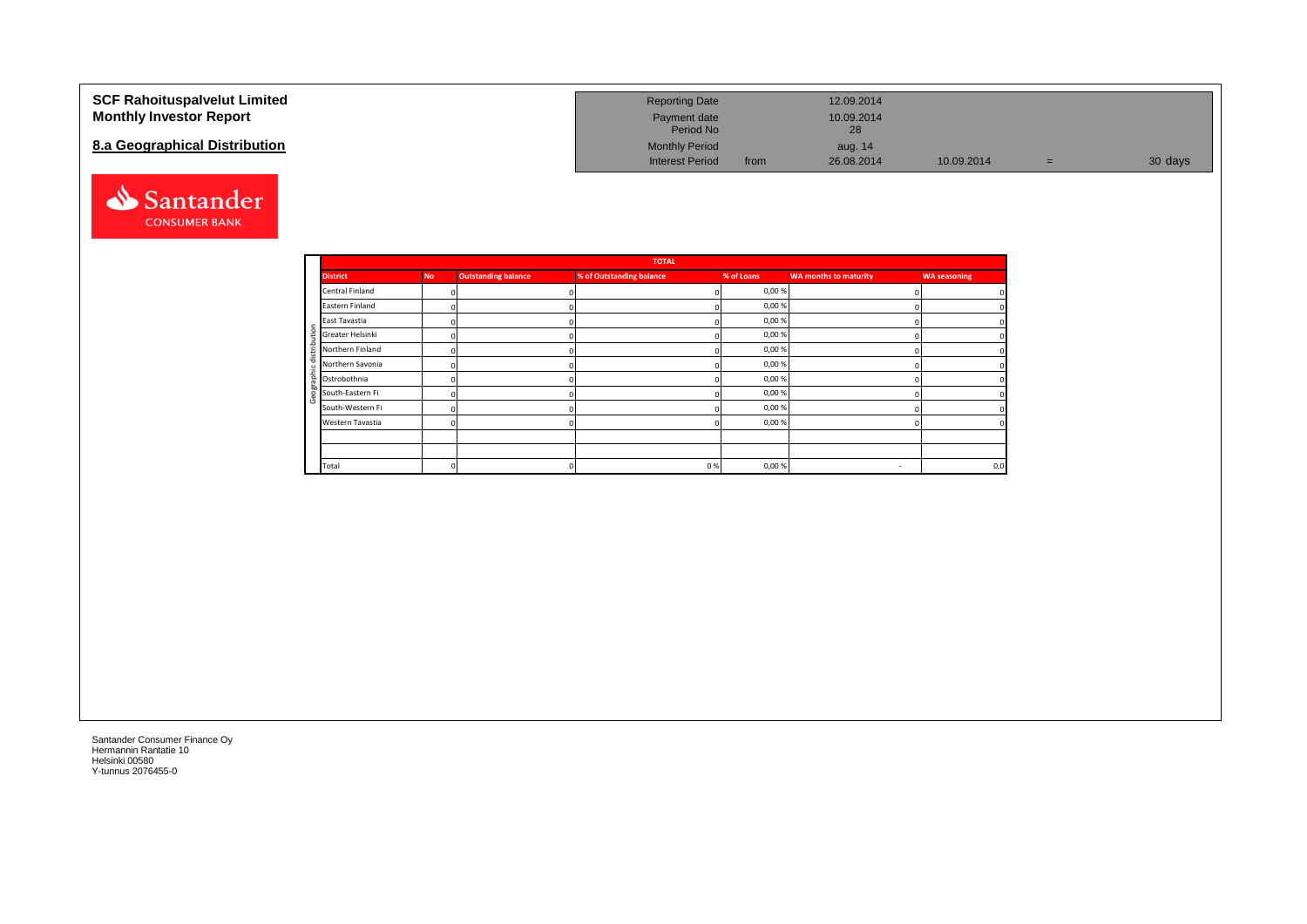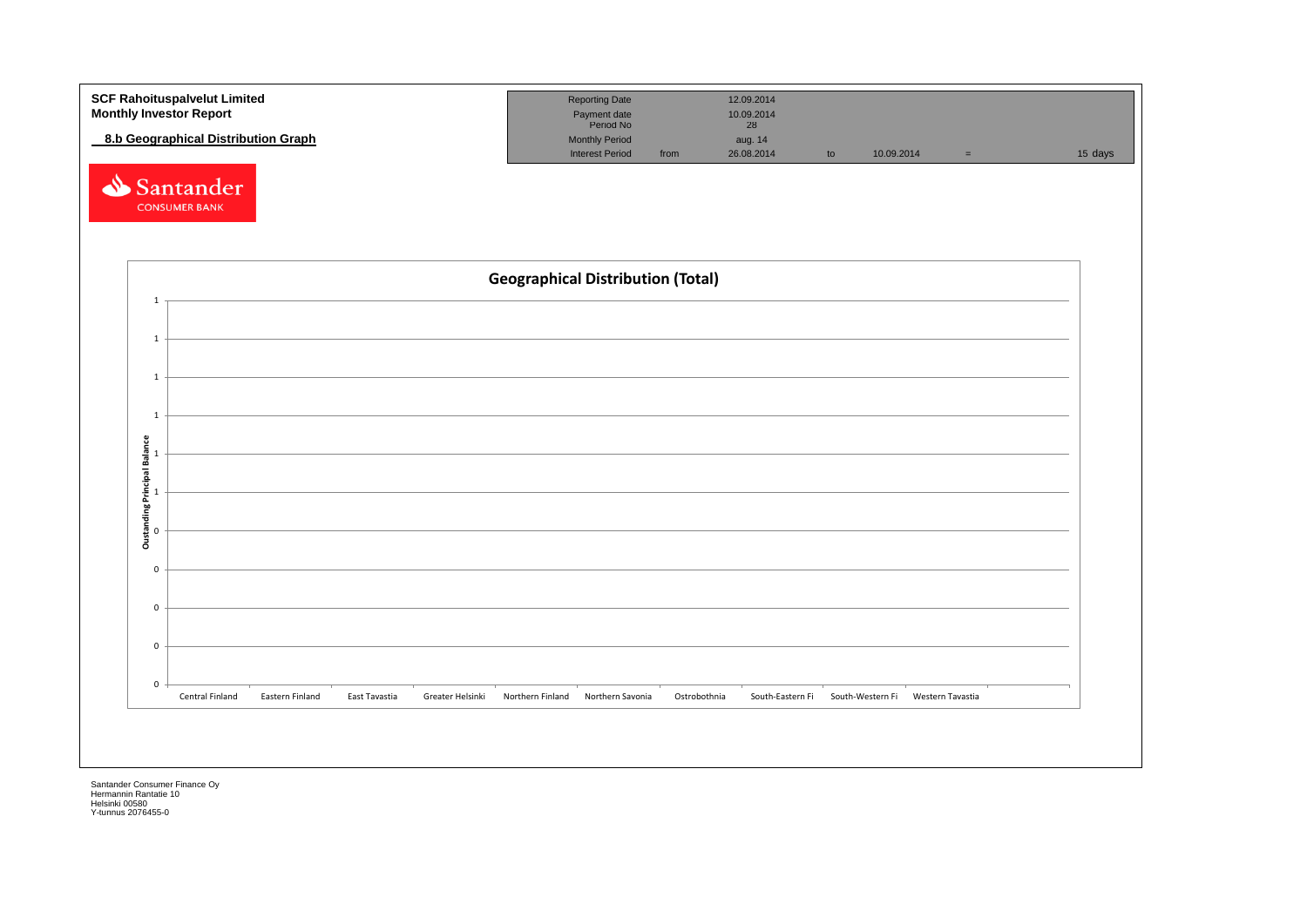### **9.a Interest Rate**



| SCF Rahoituspalvelut Limited   | <b>Reporting Date</b>     |      | 12.09.2014 |            |     |         |
|--------------------------------|---------------------------|------|------------|------------|-----|---------|
| <b>Monthly Investor Report</b> | Payment date<br>Period No |      | 10.09.2014 |            |     |         |
| 9.a Interest Rate              | <b>Monthly Period</b>     |      | aug. 14    |            |     |         |
|                                | <b>Interest Period</b>    | from | 26.08.2014 | 10.09.2014 | $=$ | 15 days |

|             |         |           | <b>TOTAL</b>               |                                          |                              |                     |
|-------------|---------|-----------|----------------------------|------------------------------------------|------------------------------|---------------------|
| $Min (=)=)$ | Max (<) | <b>No</b> | <b>Outstanding balance</b> | % of total<br><b>Outstanding balance</b> | <b>WA months to maturity</b> | <b>WA seasoning</b> |
|             | 1%      |           | ٠                          | 0,00%                                    | 0,0                          | 0,0                 |
| 1%          | 2%      |           | $\overline{\phantom{a}}$   | 0,00%                                    | 0,0                          | 0,0                 |
| 2 %         | 4 %     |           | ٠                          | 0,00%                                    | 0,0                          | 0,0                 |
| 4 %         | 6 %     |           | ٠                          | 0,00%                                    | 0,0                          | 0,0                 |
| 6 %         | 8%      |           | ٠                          | 0,00%                                    | 0,0                          | 0,0                 |
| 8 %         | 10%     |           | ٠                          | 0,00%                                    | 0,0                          | 0,0                 |
| 10%         | 12%     |           | ٠                          | 0,00%                                    | 0,0                          | 0,0                 |
| 12%         | 14 %    |           | ٠                          | 0,00%                                    | 0,0                          | 0,0                 |
| 14 %        | 16 %    |           | $\overline{\phantom{a}}$   | 0,00%                                    | 0,0                          | 0,0                 |
| 16 %        | 18%     |           | ٠                          | 0,00%                                    | 0,0                          | 0,0                 |
|             |         |           |                            |                                          |                              |                     |
| Total       |         |           |                            | 0%                                       | $\sim$                       | 0,0                 |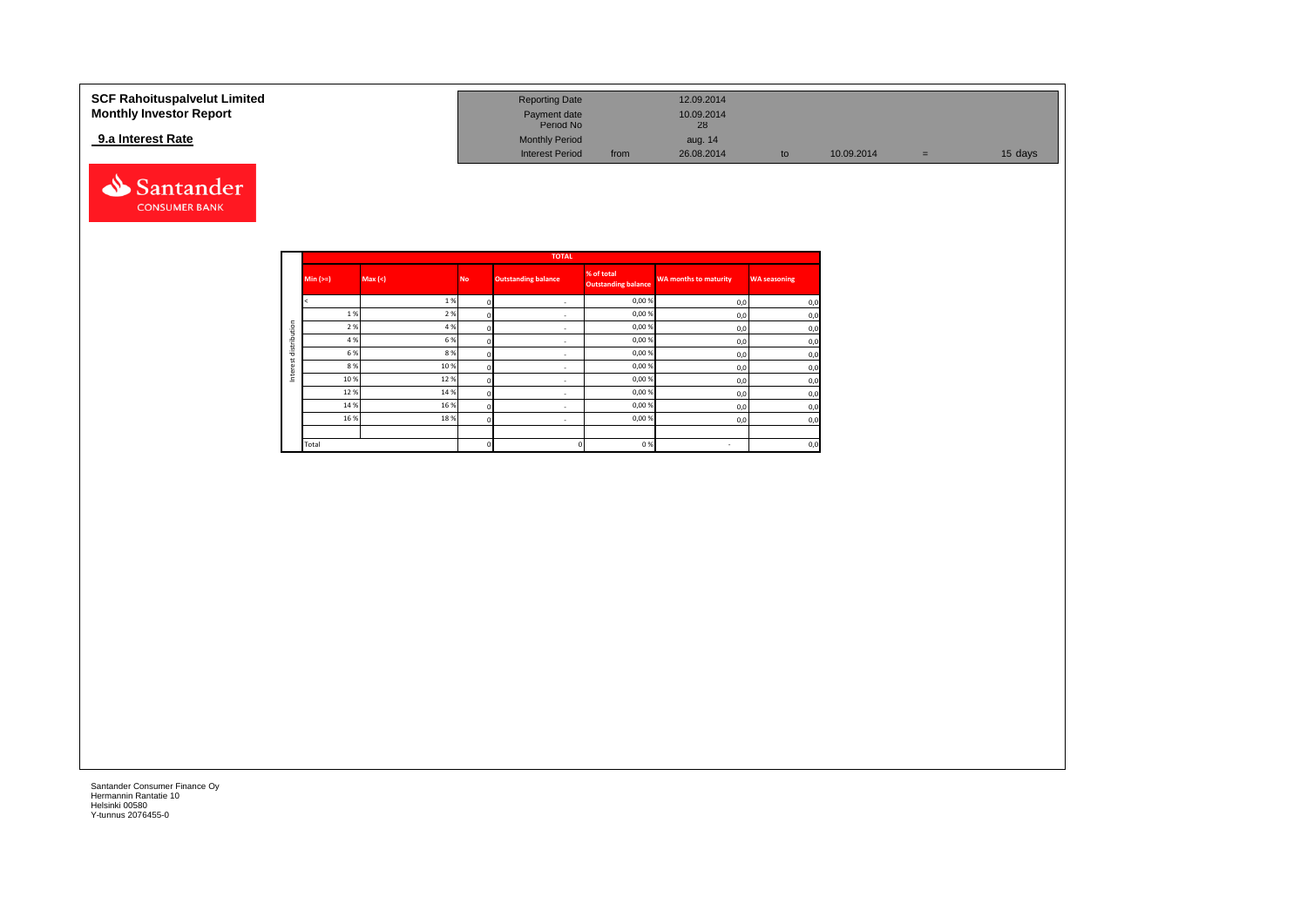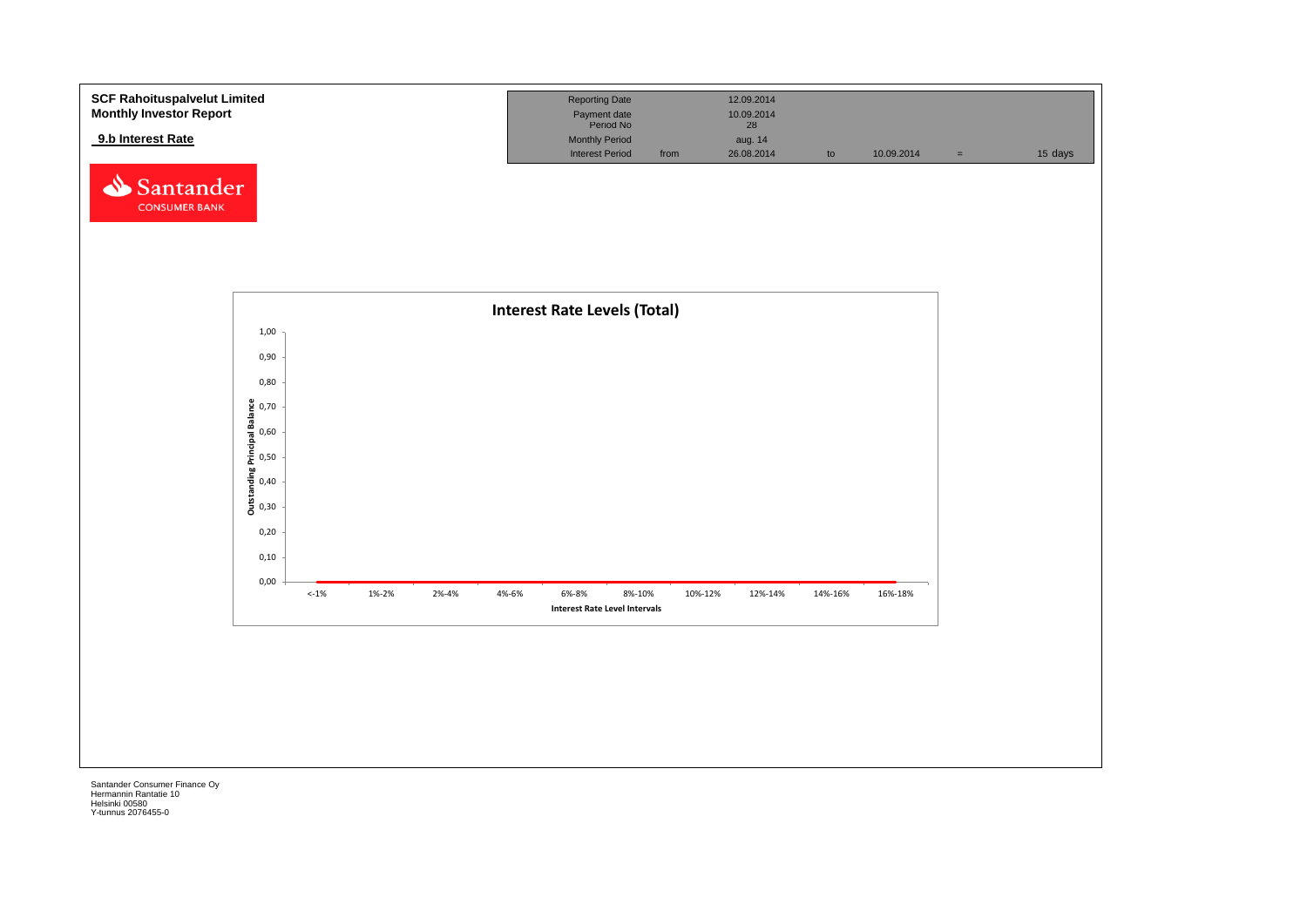| <b>SCF Rahoituspalvelut Limited</b> | <b>Reporting Date</b>     |      | 12.09.2014       |    |            |     |         |
|-------------------------------------|---------------------------|------|------------------|----|------------|-----|---------|
| <b>Monthly Investor Report</b>      | Payment date<br>Period No |      | 10.09.2014<br>28 |    |            |     |         |
| 10.a Remaining Terms                | <b>Monthly Period</b>     |      | aug. 14          |    |            |     |         |
|                                     | <b>Interest Period</b>    | from | 26.08.2014       | to | 10.09.2014 | $=$ | 15 days |



|          |            |            |           | <b>TOTAL</b>               |       |                              |                     |
|----------|------------|------------|-----------|----------------------------|-------|------------------------------|---------------------|
|          | <b>Min</b> | <b>Max</b> | <b>No</b> | <b>Outstanding balance</b> | %     | <b>WA months to maturity</b> | <b>WA seasoning</b> |
|          |            |            |           | $\Omega$                   | 0,00% | 0,0                          | 0,0                 |
|          |            | 12         |           | $\Omega$                   | 0,00% | 0,0                          | 0,0                 |
|          | 13         | 24         |           | $\Omega$                   | 0,00% | 0,0                          | 0,0                 |
|          | 25         | 36         |           | $\Omega$                   | 0,00% | 0,0                          | 0,0                 |
| maturity | 37         | 48         |           | $\mathbf 0$                | 0,00% | 0,0                          | 0,0                 |
|          | 49         | 60         |           | $\mathbf 0$                | 0,00% | 0,0                          | 0,0                 |
| 5        | 61         | 72         | n         | $\mathbf 0$                | 0,00% | 0,0                          | 0,0                 |
| Months   | 73         | 84         | n         | $\Omega$                   | 0,00% | 0,0                          | 0,0                 |
|          | 85         | 96         |           | $\Omega$                   | 0,00% | 0,0                          | 0,0                 |
|          | 97         | 108        |           | $\Omega$                   | 0,00% | 0,0                          | 0,0                 |
|          | 109        | 120        |           | n                          | 0,00% | 0,0                          | 0,0                 |
|          | 121 >      |            |           | $\Omega$                   | 0,00% | 0,0                          | 0,0                 |
|          |            |            |           |                            |       |                              |                     |
|          | Total      |            | n         | $\mathbf 0$                | 0%    | $\sim$                       | 0,0                 |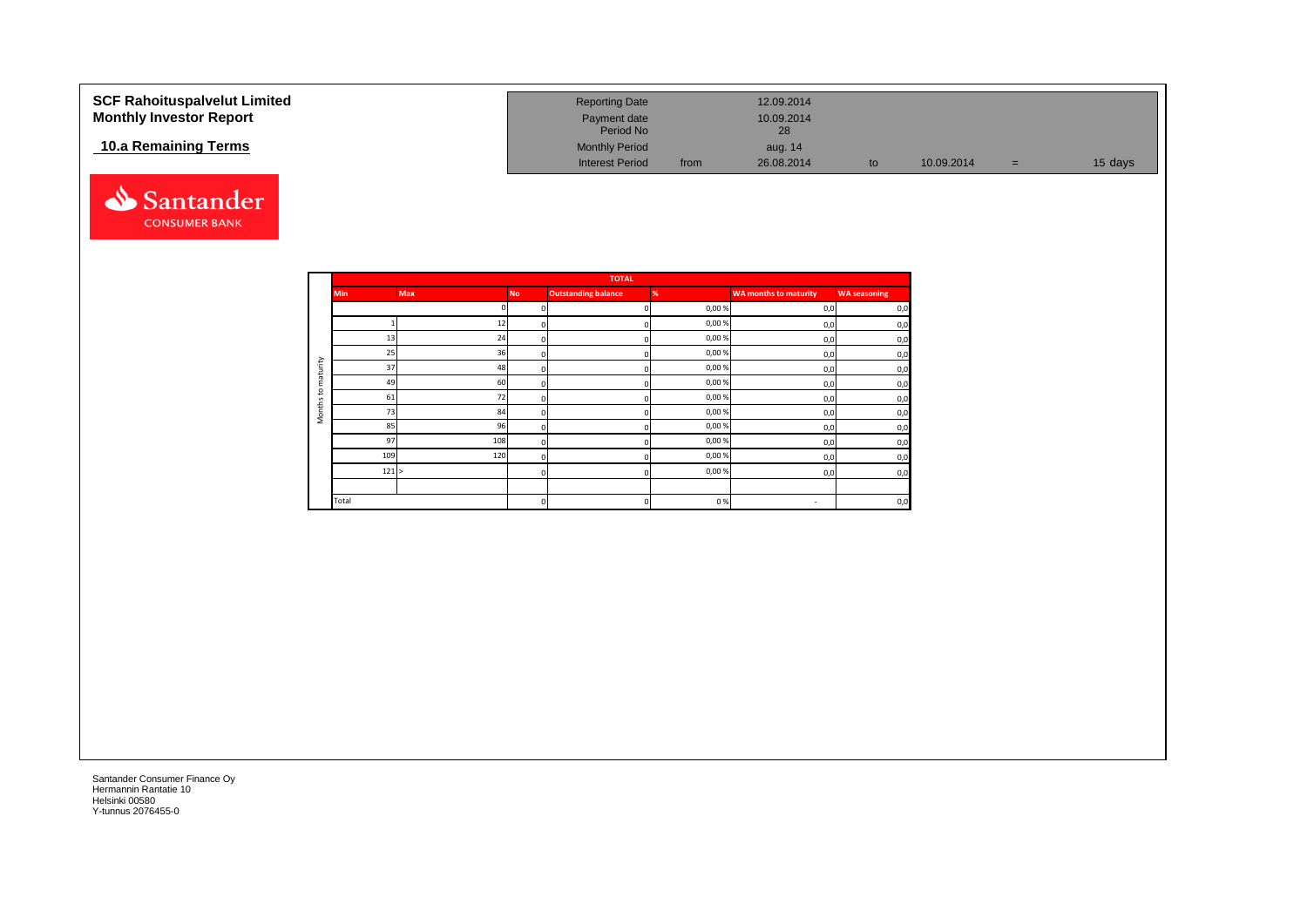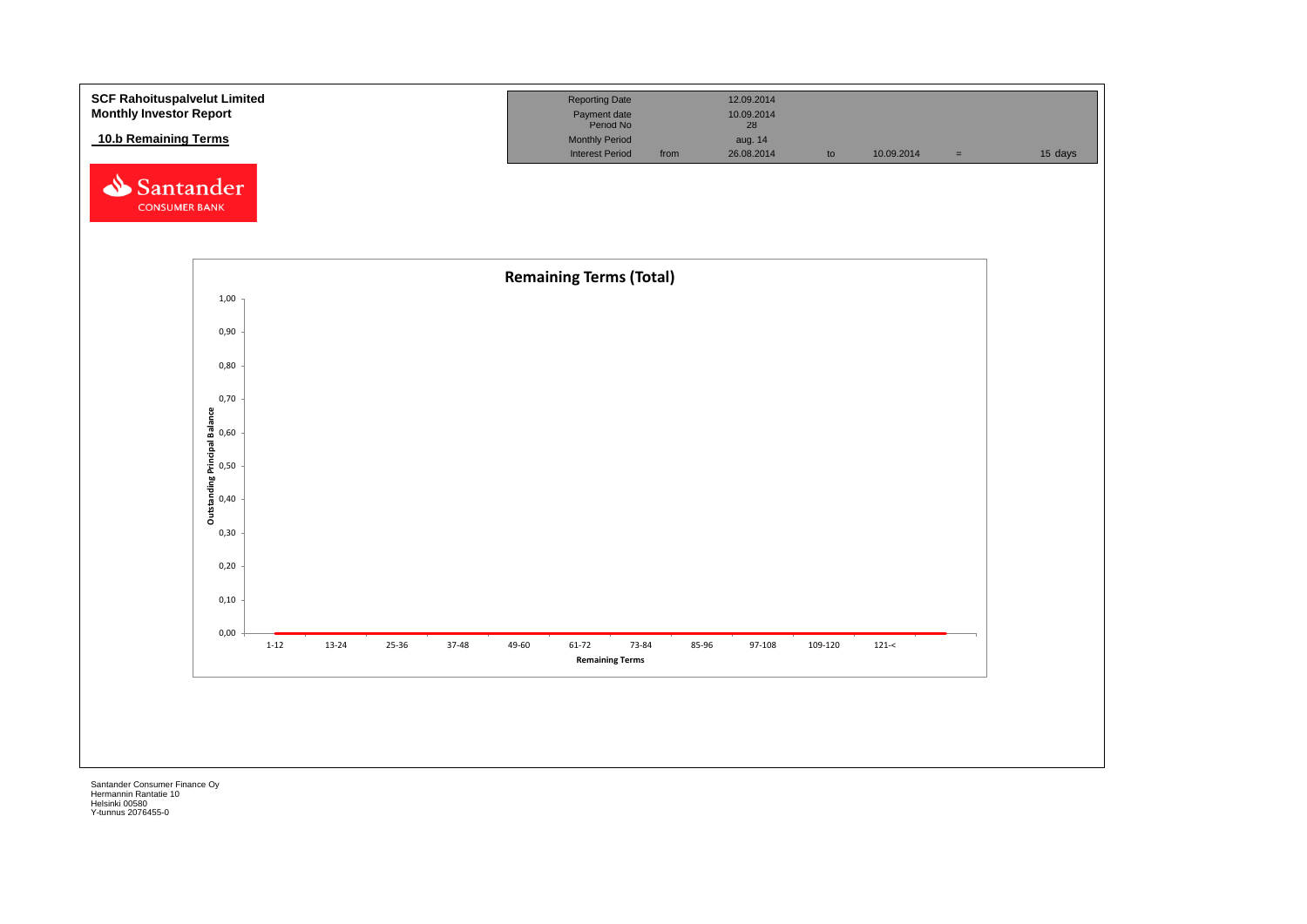| <b>SCF Rahoituspalvelut Limited</b><br><b>Monthly Investor Report</b> | <b>Reporting Date</b><br>Payment date<br>Period No |      | 12.09.2014<br>10.09.2014<br>28 |    |            |     |         |
|-----------------------------------------------------------------------|----------------------------------------------------|------|--------------------------------|----|------------|-----|---------|
| 11.a Seasoning                                                        | <b>Monthly Period</b>                              |      | aug. 14                        |    |            |     |         |
|                                                                       | <b>Interest Period</b>                             | from | 26.08.2014                     | to | 10.09.2014 | $=$ | 15 days |

**WA months to maturity WA seasoning**

0 0 0 % - 0,0



**85-96** 85 96

**1 73 84** 0 **0** 0,00% 0,0 0,0 0,0

Santander Consumer Finance Oy Hermannin Rantatie 10 Helsinki 00580 Y-tunnus 2076455-0

Santander **CONSUMER BANK**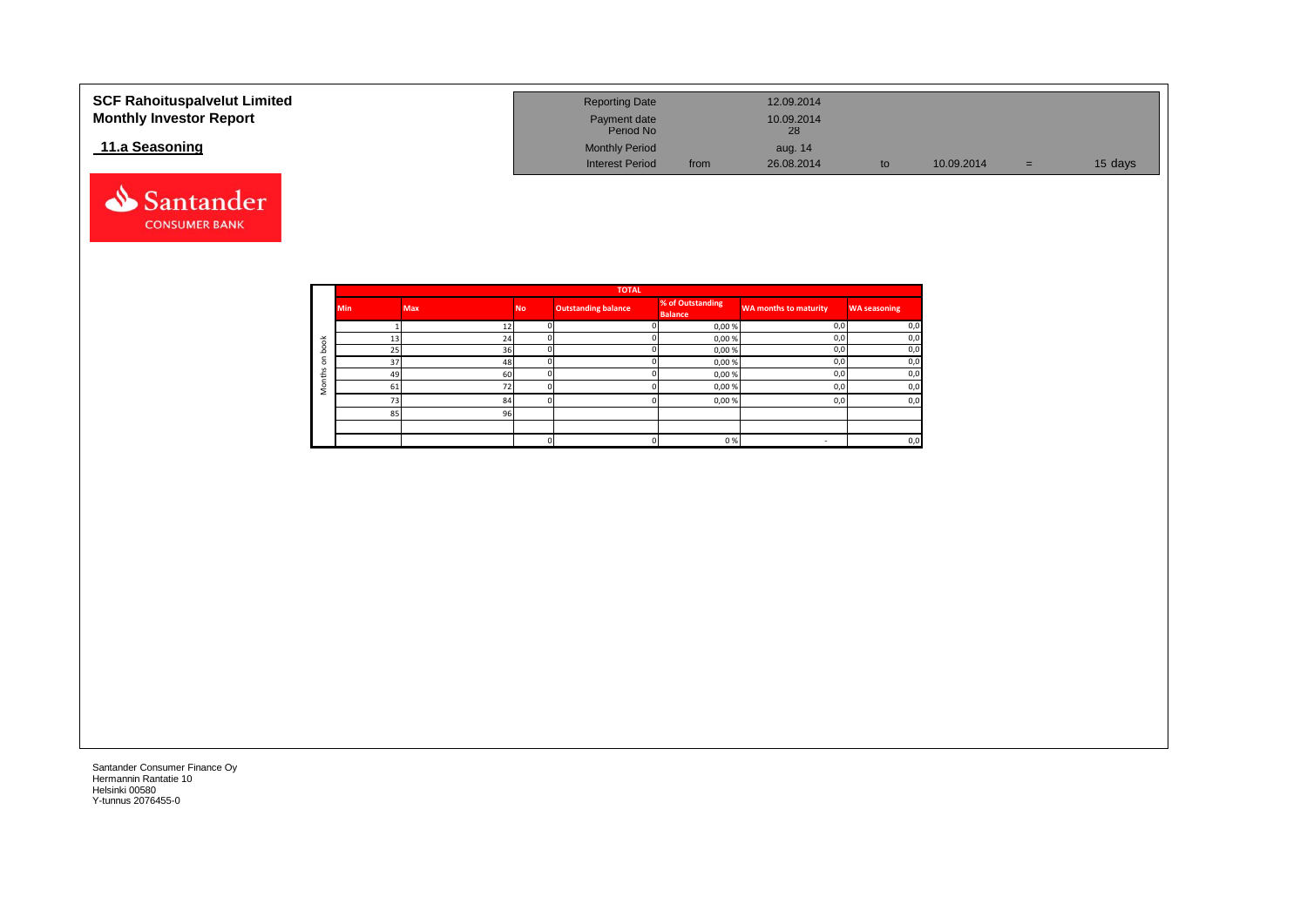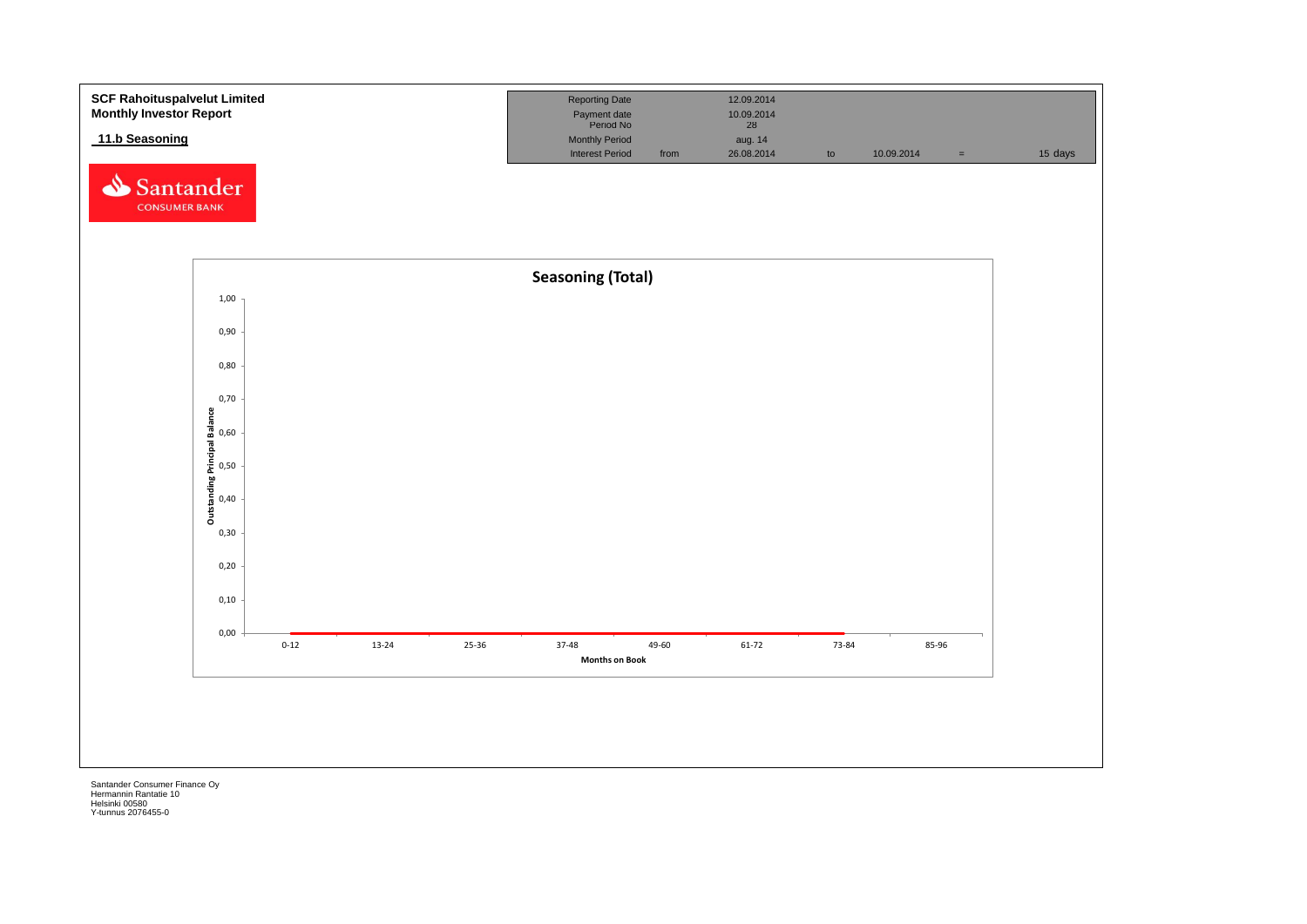| <b>SCF Rahoituspalvelut Limited</b><br><b>Monthly Investor Report</b> | <b>Reporting Date</b><br>Payment date<br>Period No |      | 12.09.2014<br>10.09.2014<br>28 |    |            |     |         |
|-----------------------------------------------------------------------|----------------------------------------------------|------|--------------------------------|----|------------|-----|---------|
| 13.a Balloon Ioans                                                    | <b>Monthly Period</b><br><b>Interest Period</b>    | from | aug. 14<br>26.08.2014          | to | 10.09.2014 | $=$ | 15 days |

|                        | <b>TOTAL</b> |           |                            |                  |                       |                  |                                    |     |  |  |  |
|------------------------|--------------|-----------|----------------------------|------------------|-----------------------|------------------|------------------------------------|-----|--|--|--|
| $\sim$<br>∝<br>$\circ$ | Min'         | <b>No</b> | <b>Outstanding balance</b> | % of Outstanding | <b>Residual Value</b> | % of Outstanding | WA months to maturity WA seasoning |     |  |  |  |
|                        |              |           |                            | <b>Balance</b>   |                       | <b>Balance</b>   |                                    |     |  |  |  |
|                        | Standard     |           |                            | 0,00%            |                       | 0,00%            | 0,0                                | 0,0 |  |  |  |
| ᄒ                      | Balloon      |           |                            | 0,00%            |                       | 0,00%            | 0,0                                | 0,0 |  |  |  |
|                        |              |           |                            |                  |                       |                  |                                    |     |  |  |  |
|                        | Total        |           |                            | 0%               |                       | 0%               |                                    | 0,0 |  |  |  |

Santander **CONSUMER BANK**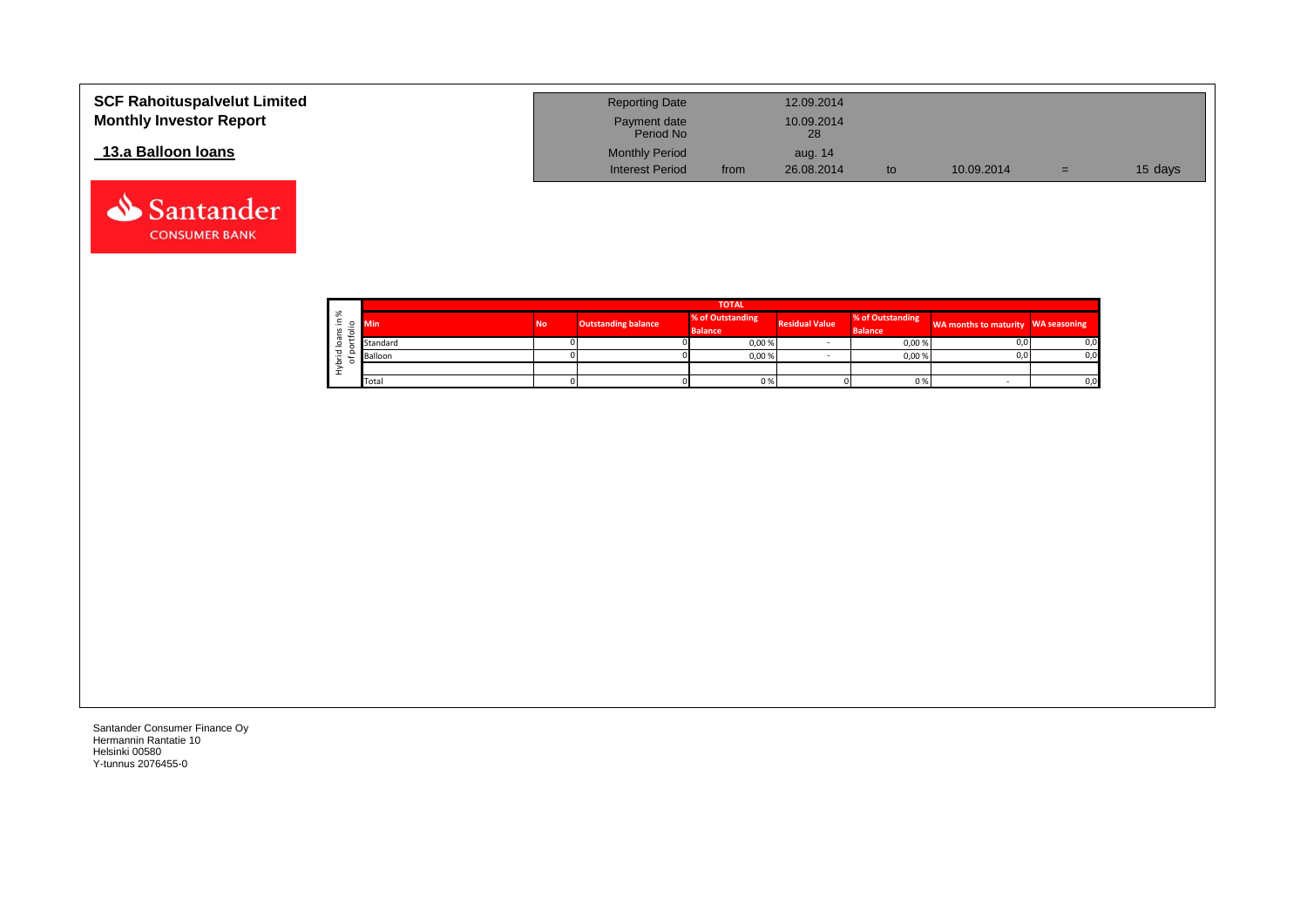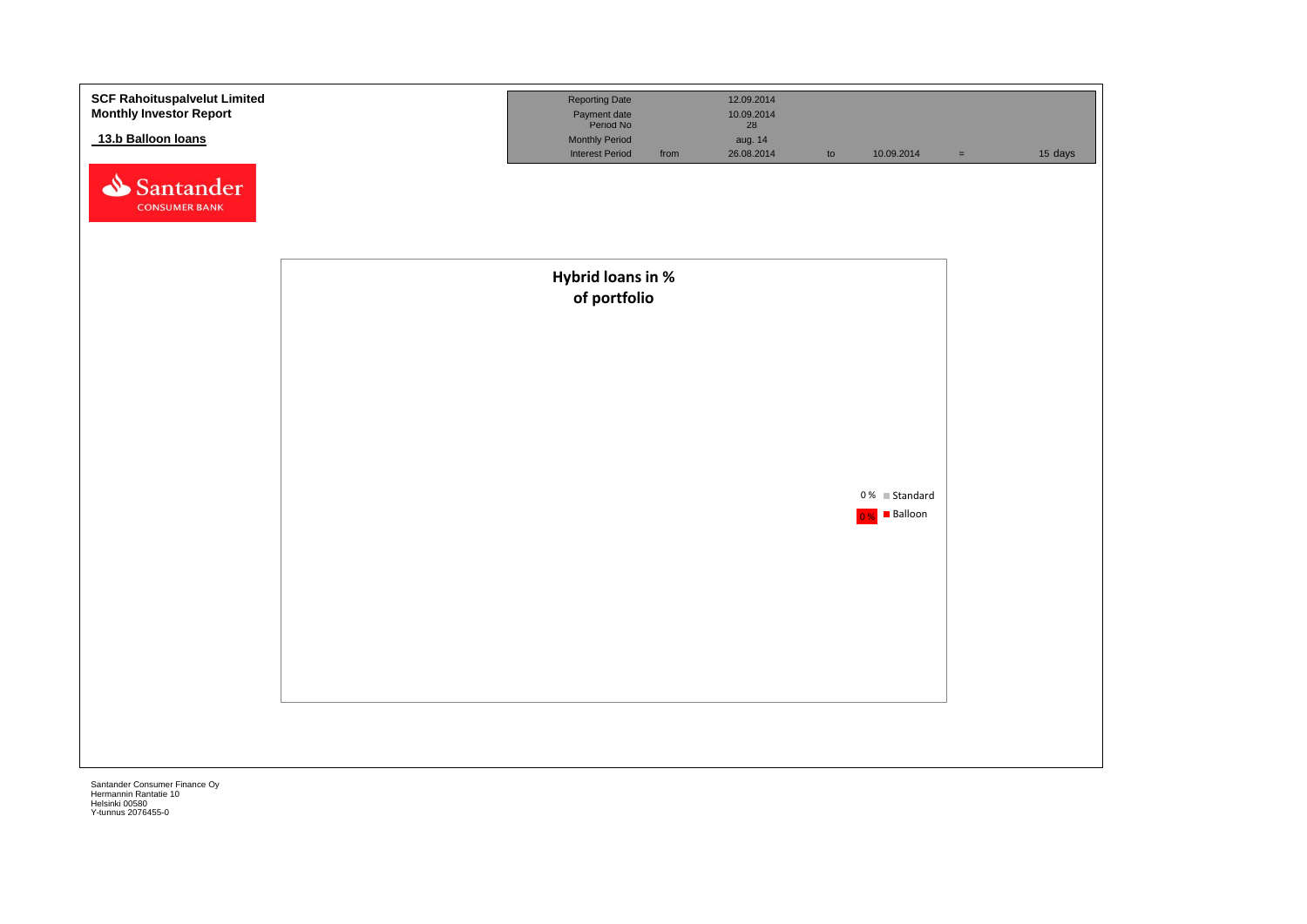| <b>SCF Rahoituspalvelut Limited</b> | <b>Reporting Date</b>     |      | 12.09.2014       |    |            |     |         |
|-------------------------------------|---------------------------|------|------------------|----|------------|-----|---------|
| <b>Monthly Investor Report</b>      | Payment date<br>Period No |      | 10.09.2014<br>28 |    |            |     |         |
| 14.a # loans per borrower           | <b>Monthly Period</b>     |      | aug. 14          |    |            |     |         |
|                                     | <b>Interest Period</b>    | from | 26.08.2014       | to | 10.09.2014 | $=$ | 15 days |



|      |                            | <b>TOTAL</b>                   |                              |                 |
|------|----------------------------|--------------------------------|------------------------------|-----------------|
| %    | <b>Outstanding balance</b> | <b>Total number of debtors</b> | <b>Total number of loans</b> |                 |
| 0,0% |                            |                                |                              |                 |
|      |                            |                                |                              |                 |
|      |                            |                                |                              | rower           |
|      |                            |                                |                              | bor             |
|      |                            |                                |                              | ēr              |
|      |                            |                                |                              |                 |
|      |                            |                                |                              | loans<br>$\ast$ |
|      |                            |                                |                              |                 |
|      |                            |                                |                              |                 |
|      |                            |                                |                              |                 |
| 0%   |                            | 0                              | Total                        |                 |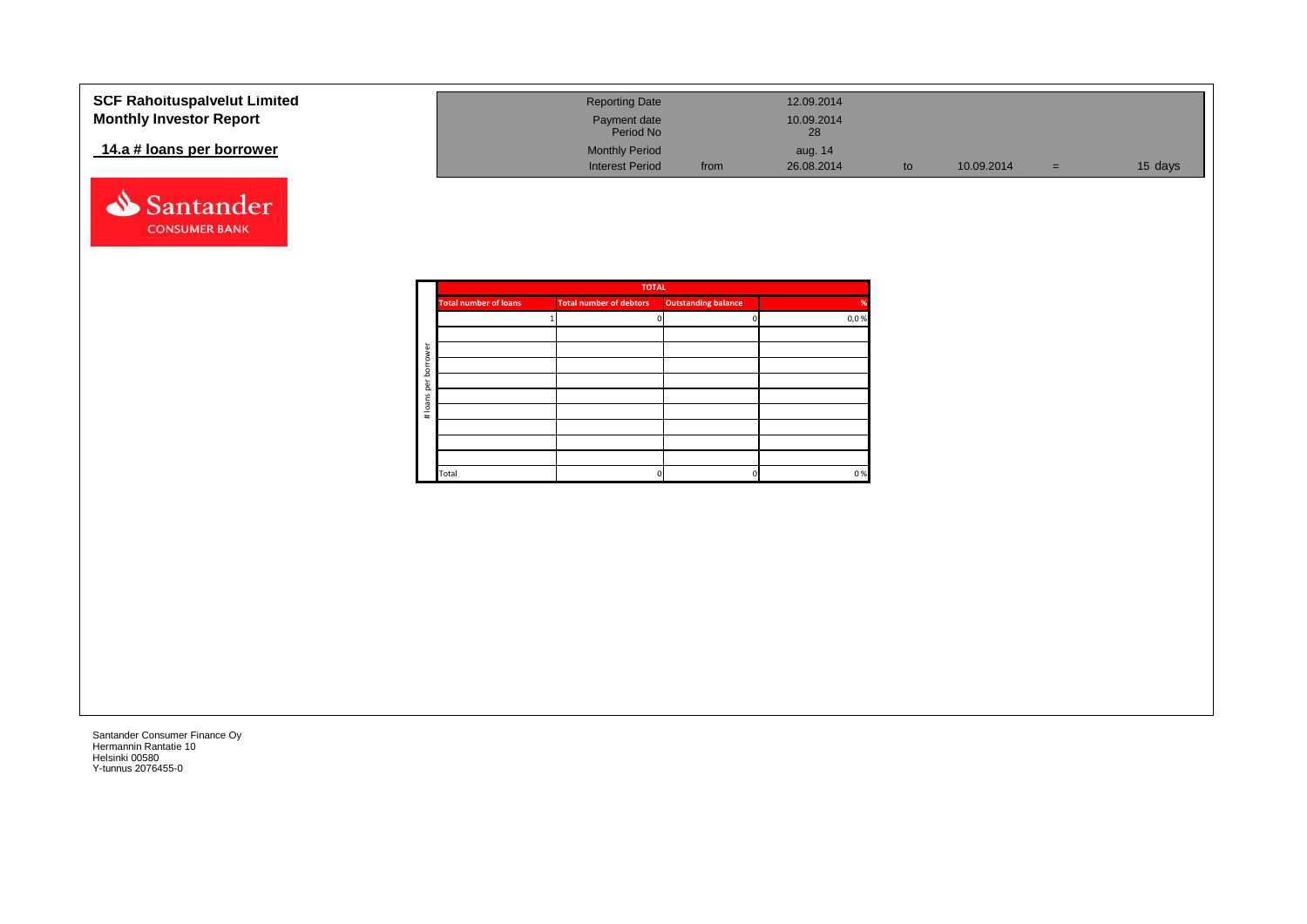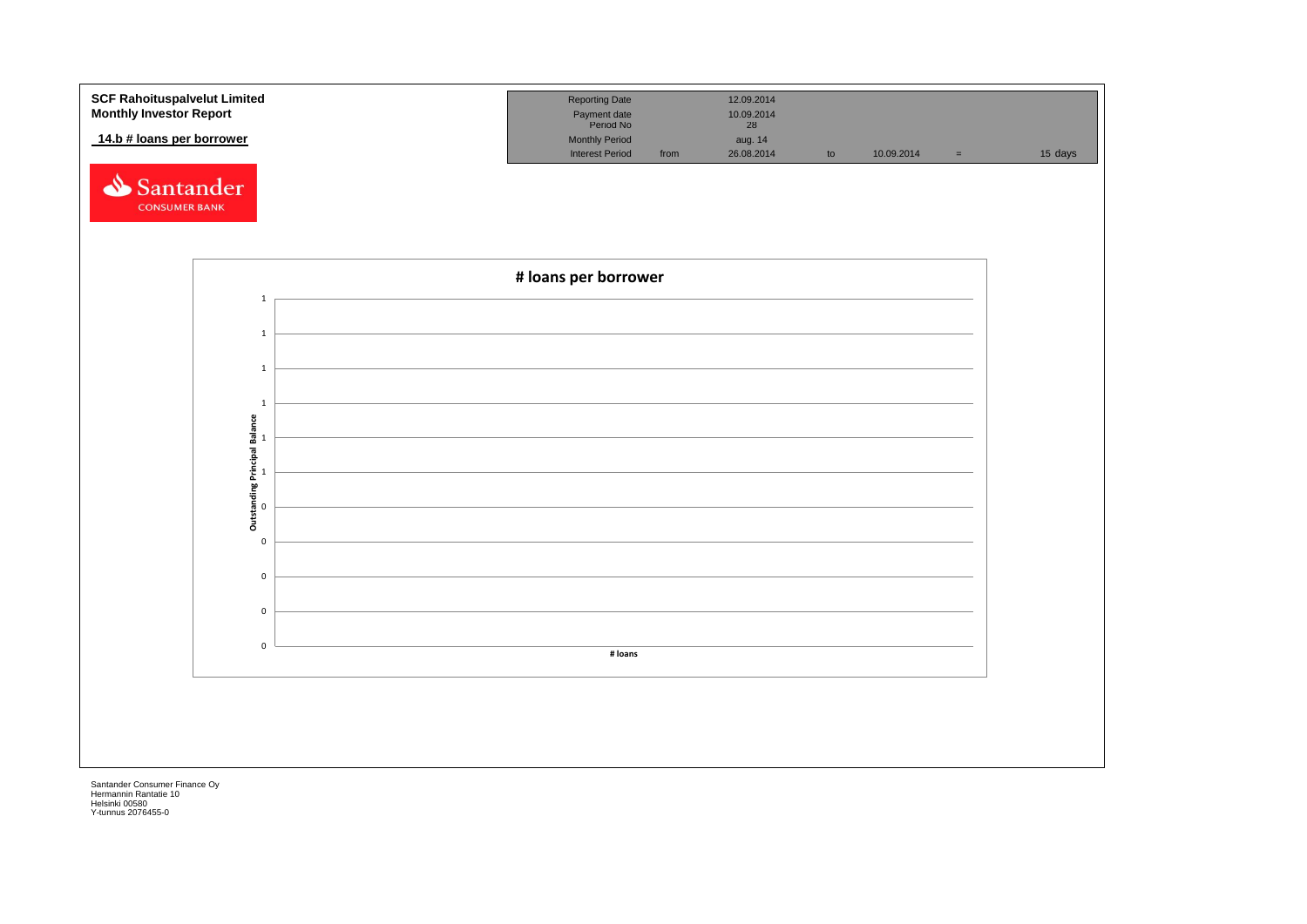| <b>SCF Rahoituspalvelut Limited</b> | <b>Reporting Date</b>     |      | 12.09.2014       |            |     |         |
|-------------------------------------|---------------------------|------|------------------|------------|-----|---------|
| <b>Monthly Investor Report</b>      | Payment date<br>Period No |      | 10.09.2014<br>28 |            |     |         |
| <b>15.a Amortization Profile</b>    | <b>Monthly Period</b>     |      | aug. 14          |            |     |         |
|                                     | <b>Interest Period</b>    | from | 26.08.2014       | 10.09.2014 | $=$ | 15 days |



|               |                          |                          | <b>TOTAL</b>             |                          |        |            |
|---------------|--------------------------|--------------------------|--------------------------|--------------------------|--------|------------|
| <b>Period</b> | <b>Opening Balance</b>   | <b>Closing Balance</b>   | <b>Amortization</b>      | <b>Interest</b>          | Yield  | Percentage |
|               |                          |                          |                          |                          |        |            |
|               | $\sim$                   | $\sim$                   | $\overline{\phantom{a}}$ | $\sim$                   | 0,00 % | 0,00%      |
|               | $\sim$                   | $\sim$                   | $\sim$                   | $\sim$                   | 0,00 % | 0,00%      |
|               | $\sim$                   | $\sim$                   | $\sim$                   | $\sim$                   | 0,00%  | 0,00%      |
|               | $\sim$                   | $\sim$                   | $\sim$                   | $\sim$                   | 0,00 % | 0,00%      |
|               | $\sim$                   | $\sim$                   | $\sim$                   | $\sim$                   | 0,00 % | 0,00%      |
|               | $\sim$                   | $\sim$                   | $\sim$                   | $\sim$                   | 0,00 % | 0,00%      |
|               | ٠                        | $\sim$                   | $\sim$                   | $\overline{\phantom{a}}$ | 0,00 % | 0,00%      |
|               | $\sim$                   | $\sim$                   | $\sim$                   | $\sim$                   | 0,00 % | 0,00%      |
|               | $\sim$                   | $\sim$                   | $\overline{\phantom{a}}$ | $\sim$                   | 0,00 % | 0,00%      |
| 10            | $\overline{\phantom{a}}$ | $\sim$                   | $\sim$                   | $\overline{\phantom{a}}$ | 0,00%  | 0,00%      |
| 11            | ٠                        | $\sim$                   | $\sim$                   | $\overline{\phantom{a}}$ | 0,00 % | 0,00%      |
| 12            | $\sim$                   | $\sim$                   | $\sim$                   | $\overline{\phantom{a}}$ | 0,00 % | 0,00%      |
| 13            | $\sim$                   | $\sim$                   | $\sim$                   | $\overline{\phantom{a}}$ | 0,00 % | 0,00%      |
| 14            | $\sim$                   | $\sim$                   | $\sim$                   | $\overline{\phantom{a}}$ | 0,00 % | 0,00%      |
| 15            | $\sim$                   | $\overline{\phantom{a}}$ | $\sim$                   | $\overline{\phantom{a}}$ | 0,00%  | 0,00%      |
| 16            | $\sim$                   | $\sim$                   | $\sim$                   | $\sim$                   | 0,00 % | 0,00%      |
| 17            | $\sim$                   | $\sim$                   | $\sim$                   | $\sim$                   | 0,00 % | 0,00%      |
| 18            | ٠                        | $\sim$                   | $\sim$                   | $\overline{\phantom{a}}$ | 0,00 % | 0,00%      |
| 19            | $\sim$                   | $\sim$                   | $\sim$                   | $\sim$                   | 0,00 % | 0,00%      |
| 20            | $\sim$                   | $\sim$                   | $\sim$                   | $\sim$                   | 0,00%  | 0,00%      |
|               |                          |                          |                          |                          |        |            |
|               |                          |                          |                          |                          |        |            |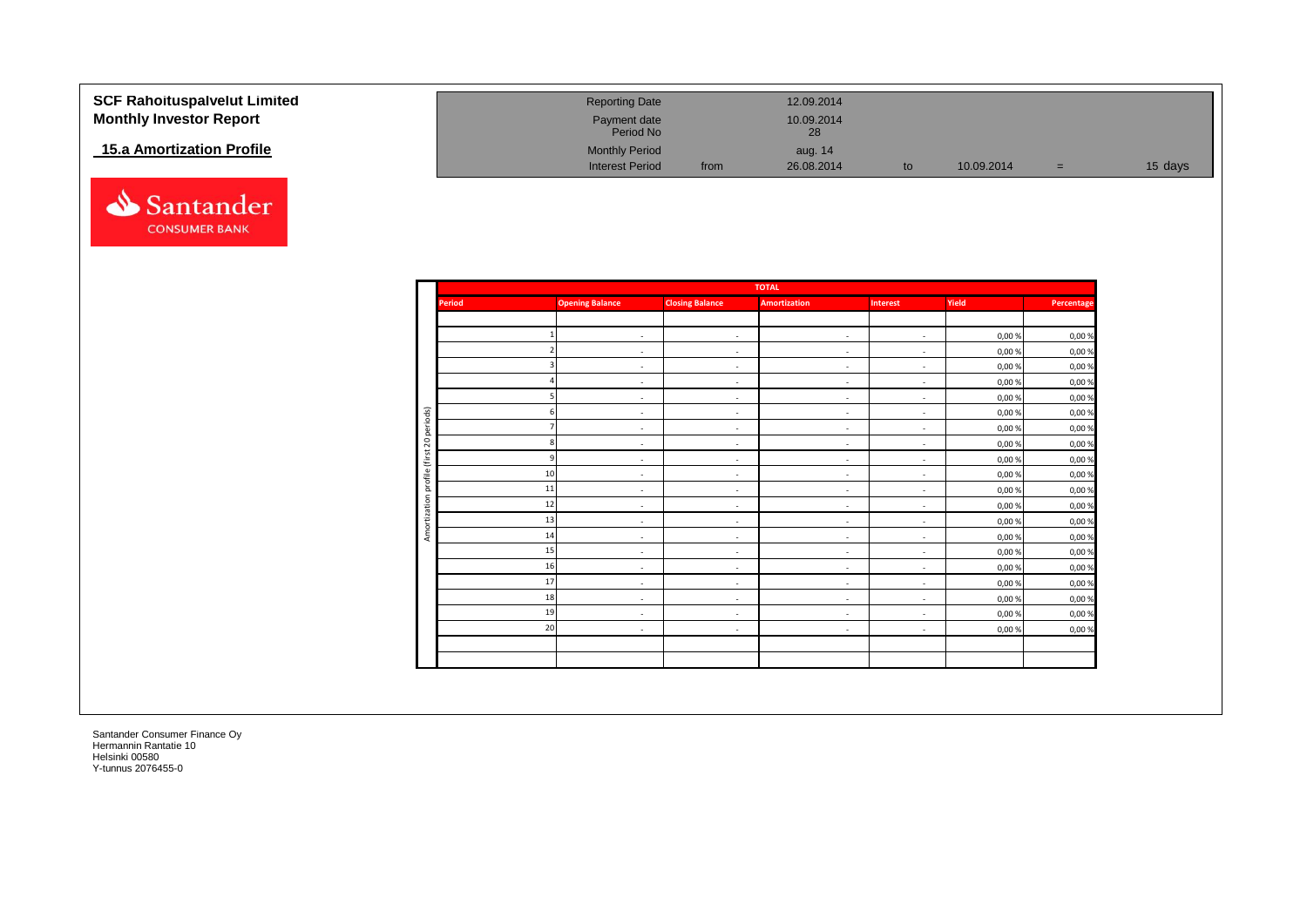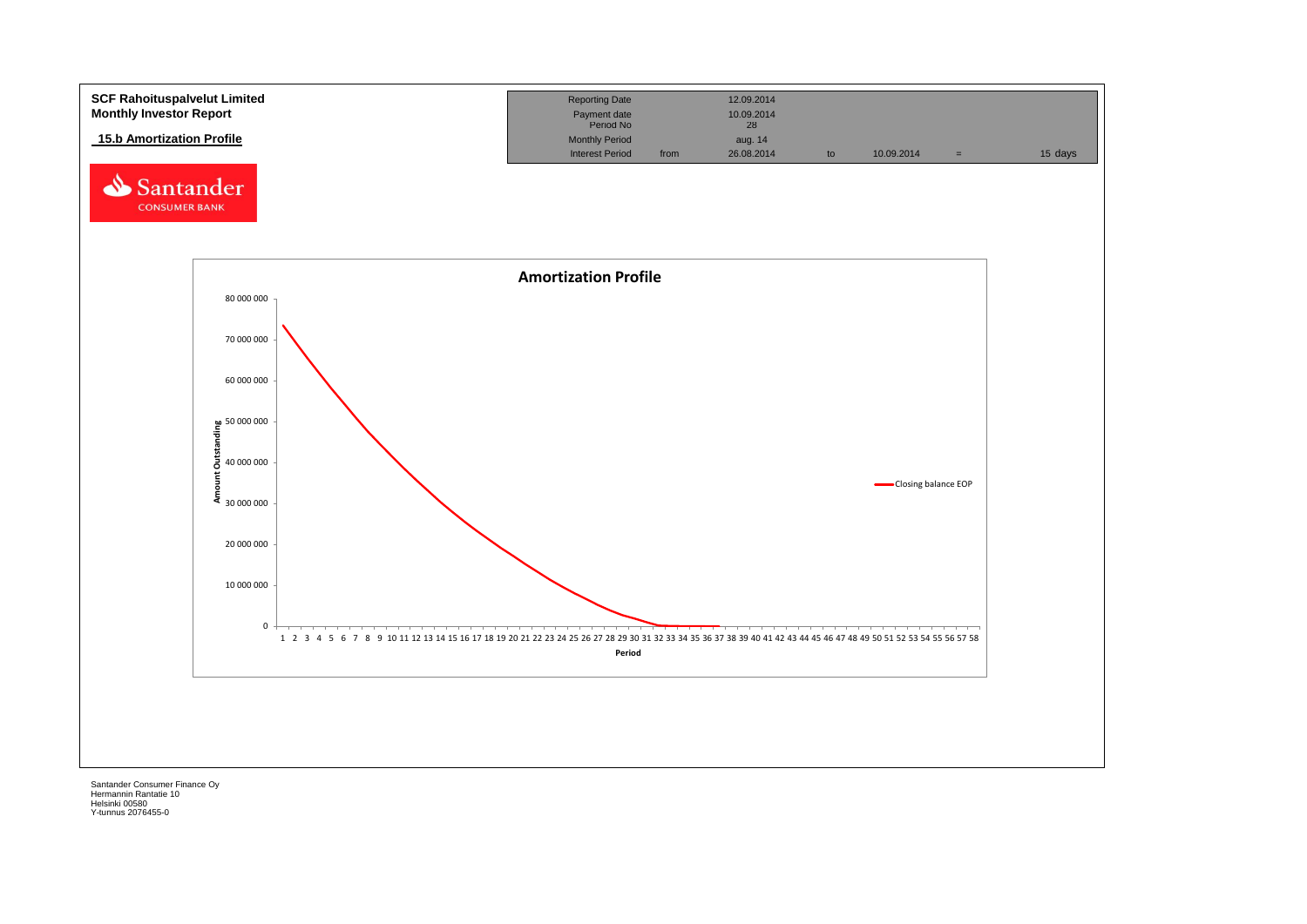| <b>SCF Rahoituspalvelut Limited</b><br><b>Monthly Investor Report</b> |                |                    |           | <b>Reporting Date</b><br>Payment date<br>Period No |                        | 12.09.2014<br>10.09.2014<br>28 |    |            |     |         |
|-----------------------------------------------------------------------|----------------|--------------------|-----------|----------------------------------------------------|------------------------|--------------------------------|----|------------|-----|---------|
| 16.a Payment Holidays                                                 |                |                    |           | <b>Monthly Period</b><br><b>Interest Period</b>    | from                   | aug. 14<br>26.08.2014          | to | 10.09.2014 | $=$ | 15 days |
| Santander                                                             |                |                    |           |                                                    |                        |                                |    |            |     |         |
| <b>CONSUMER BANK</b>                                                  |                | <b>TOTAL</b>       |           |                                                    |                        |                                |    |            |     |         |
|                                                                       |                | <b>Period</b>      | No        | Number of periods granted                          | <b>Sum of Payments</b> | <b>Closing Balance</b>         |    |            |     |         |
|                                                                       |                | 2012 05            | 107       | 146                                                | 40 046                 | 1 3 1 2 2 0 4                  |    |            |     |         |
|                                                                       |                | 2012 06            | 156       | 231                                                | 62 022                 | 1 640 79                       |    |            |     |         |
|                                                                       |                | 2012 07            | 159       | 237                                                | 71 630                 | 2 0 3 2 6 8 3                  |    |            |     |         |
|                                                                       |                | 2012 08            | 133       | 183                                                | 51859                  | 1 566 704                      |    |            |     |         |
|                                                                       |                | 2012 09            | 109       | 156                                                | 43 917                 | 1 085 190                      |    |            |     |         |
|                                                                       |                | 2012 10            | 89        | 138                                                | 38 653                 | 998 306                        |    |            |     |         |
|                                                                       |                | 2012 11            | 88        | 132                                                | 34 697                 | 933 247                        |    |            |     |         |
|                                                                       |                | 2012 12            | 143       | 183                                                | 47 263                 | 1 3 6 4 7 4                    |    |            |     |         |
|                                                                       |                | 201301             | 116       | 167                                                | 56 307                 | 1 2 5 6 4 3 2                  |    |            |     |         |
|                                                                       |                | 2013 02            | 122       | 175                                                | 49 4 84                | 1 307 946                      |    |            |     |         |
|                                                                       |                | 2013 03            | 123<br>85 | 166<br>117                                         | 48 650<br>31782        | 1 409 025<br>770 640           |    |            |     |         |
|                                                                       | Paymet Holiday | 2013 04<br>2013 05 | 84        | 116                                                | 32 120                 | 757 900                        |    |            |     |         |
|                                                                       |                | 2013 06            | 101       | 142                                                | 43 497                 | 1 040 461                      |    |            |     |         |
|                                                                       |                | 2013 07            | 126       | 164                                                | 46 698                 | 1 241 172                      |    |            |     |         |
|                                                                       |                | 2013 08            | 104       | 140                                                | 44 25 3                | 1 0 9 0 3 2                    |    |            |     |         |
|                                                                       |                | 201309             | 56        | 73                                                 | 19 9 35                | 466 11                         |    |            |     |         |
|                                                                       |                | 2013 10            | 43        | 59                                                 | 17550                  | 359 981                        |    |            |     |         |
|                                                                       |                | 2013 11            | 57        | 85                                                 | 25 201                 | 502 891                        |    |            |     |         |
|                                                                       |                | 2013 12            | 81        | 96                                                 | 27827                  | 627 296                        |    |            |     |         |
|                                                                       |                | 2014 01            | 71        | 106                                                | 33 889                 | 648 914                        |    |            |     |         |
|                                                                       |                | 2014 02            | 71        | 100                                                | 30 442                 | 675 522                        |    |            |     |         |
|                                                                       |                | 2014 03            | 61        | 83                                                 | 27 195                 | 434 777                        |    |            |     |         |
|                                                                       |                | 2014 04            | 39        | 59                                                 | 19 097                 | 307894                         |    |            |     |         |
|                                                                       |                | 2014 05            | 45        | 64                                                 | 17 25 2                | 333 127                        |    |            |     |         |
|                                                                       |                | 2014 06            | 45        | 66                                                 | 21 3 7 4               | 333 584                        |    |            |     |         |
|                                                                       |                | 2014 07            | 71        | 97                                                 | 31 809                 | 601 064                        |    |            |     |         |
|                                                                       |                | 2014 08            |           |                                                    | $\Omega$               |                                |    |            |     |         |
|                                                                       |                | Total              | 2 4 8 5   | 3 4 8 1                                            | 1014451                | 25 098 930                     |    |            |     |         |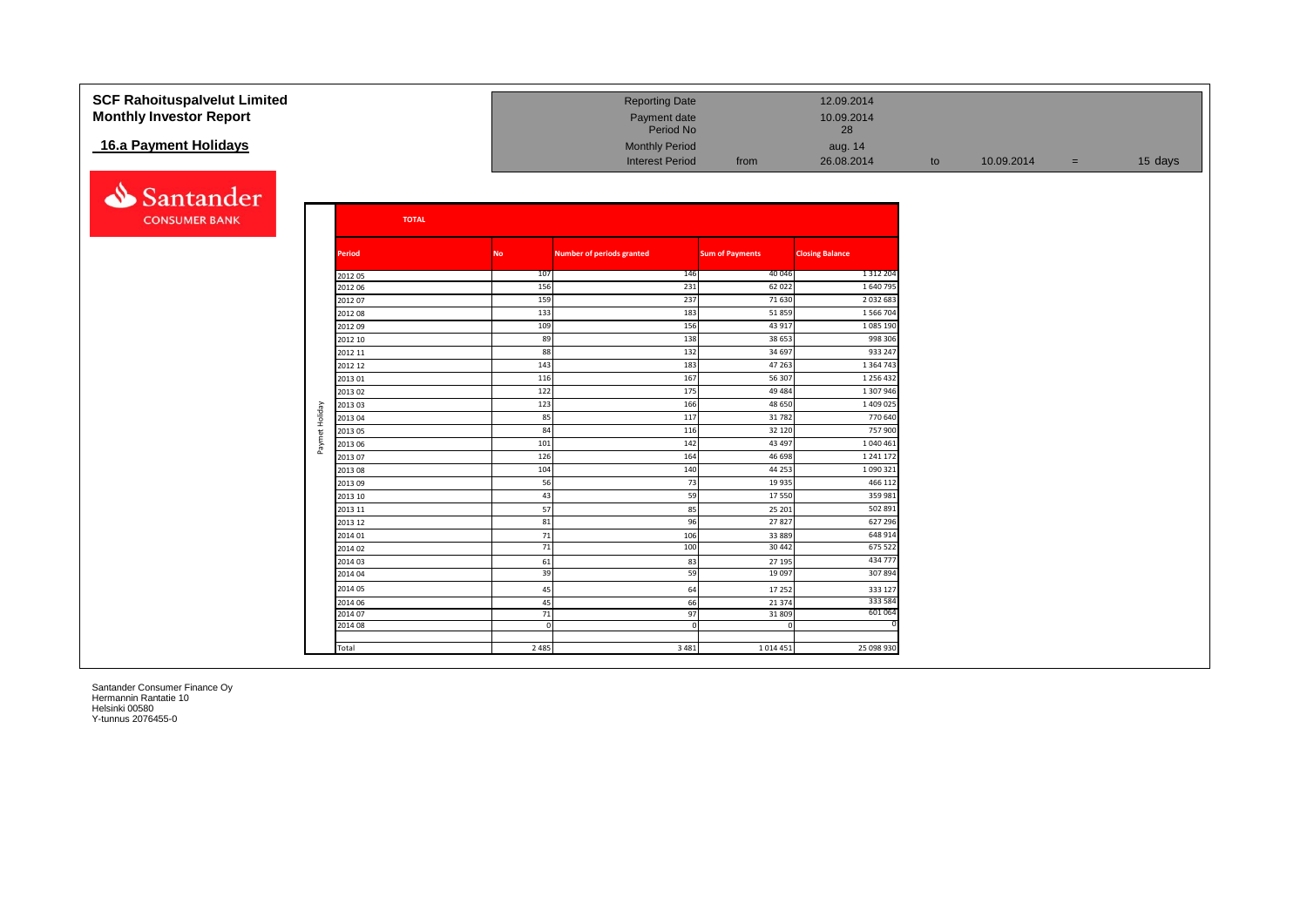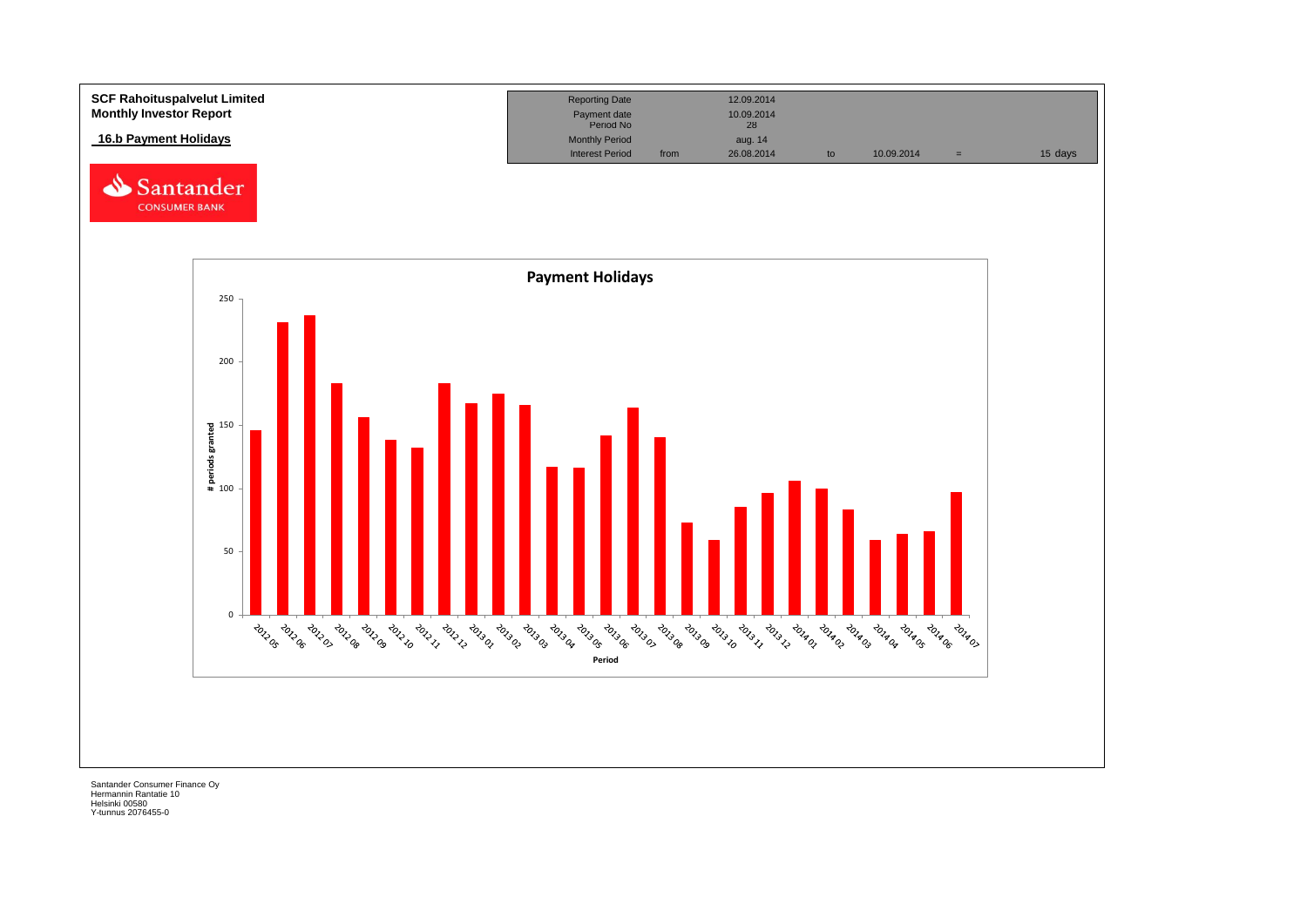| <b>SCF Rahoituspalvelut Limited</b> |              |        |              |                    |                |                            | <b>Reporting Date</b>     |      | 12.09.2014       |    |            |          |         |
|-------------------------------------|--------------|--------|--------------|--------------------|----------------|----------------------------|---------------------------|------|------------------|----|------------|----------|---------|
|                                     |              |        |              |                    |                |                            |                           |      |                  |    |            |          |         |
| <b>Monthly Investor Report</b>      |              |        |              |                    |                |                            | Payment date<br>Period No |      | 10.09.2014<br>28 |    |            |          |         |
| 17.a Restructured Loans             |              |        |              |                    |                |                            | <b>Monthly Period</b>     |      | aug. 14          |    |            |          |         |
|                                     |              |        |              |                    |                |                            | <b>Interest Period</b>    | from | 26.08.2014       | to | 10.09.2014 | $=$ $\,$ | 15 days |
|                                     |              |        |              |                    |                |                            |                           |      |                  |    |            |          |         |
| Santander                           |              |        | <b>TOTAL</b> |                    |                |                            |                           |      |                  |    |            |          |         |
| <b>CONSUMER BANK</b>                |              |        |              |                    |                |                            |                           |      |                  |    |            |          |         |
|                                     |              | Period |              |                    | <b>No</b>      | <b>Outstanding Balance</b> |                           |      |                  |    |            |          |         |
|                                     |              |        |              | 2012 05            |                |                            |                           |      |                  |    |            |          |         |
|                                     |              |        |              | 2012 06            |                |                            |                           |      |                  |    |            |          |         |
|                                     |              |        |              | 2012 07            |                |                            |                           |      |                  |    |            |          |         |
|                                     |              |        |              | 2012 08<br>2012 09 |                |                            |                           |      |                  |    |            |          |         |
|                                     |              |        |              | 2012 10            |                |                            |                           |      |                  |    |            |          |         |
|                                     |              |        |              | 2012 11            |                |                            |                           |      |                  |    |            |          |         |
|                                     |              |        |              | 2012 12            |                |                            |                           |      |                  |    |            |          |         |
|                                     |              |        |              | 2013 01            |                |                            |                           |      |                  |    |            |          |         |
|                                     |              |        |              | 2013 02            |                |                            |                           |      |                  |    |            |          |         |
|                                     |              |        |              | 2013 03            |                |                            |                           |      |                  |    |            |          |         |
|                                     |              |        |              | 201304             |                |                            |                           |      |                  |    |            |          |         |
|                                     |              |        |              | 2013 05            |                |                            |                           |      |                  |    |            |          |         |
|                                     | Restructured |        |              | 2013 06            |                |                            |                           |      |                  |    |            |          |         |
|                                     |              |        |              | 2013 07            |                |                            |                           |      |                  |    |            |          |         |
|                                     |              |        |              | 2013 08<br>2013 09 |                |                            |                           |      |                  |    |            |          |         |
|                                     |              |        |              | 2013 10            |                |                            | 14 6 27                   |      |                  |    |            |          |         |
|                                     |              |        |              | 2013 11            |                |                            |                           |      |                  |    |            |          |         |
|                                     |              |        |              | 2013 12            |                |                            |                           |      |                  |    |            |          |         |
|                                     |              |        |              | 2014 01            |                |                            |                           |      |                  |    |            |          |         |
|                                     |              |        |              | 2014 02            | $\overline{1}$ |                            | 21 3 92                   |      |                  |    |            |          |         |
|                                     |              |        |              | 2014 03            |                |                            |                           |      |                  |    |            |          |         |
|                                     |              |        |              | 2014 04            |                |                            |                           |      |                  |    |            |          |         |
|                                     |              |        |              | 2014 05            | 1              |                            | 22 5 8 9                  |      |                  |    |            |          |         |
|                                     |              |        |              | 2014 06            |                |                            |                           |      |                  |    |            |          |         |
|                                     |              |        |              | 2014 07            | $\mathbf{1}$   |                            | 9 0 0 0                   |      |                  |    |            |          |         |
|                                     |              |        |              | 2014 08            |                |                            |                           |      |                  |    |            |          |         |
|                                     |              | Total  |              |                    |                | $\overline{4}$             | 67 607                    |      |                  |    |            |          |         |
|                                     |              |        |              |                    |                |                            |                           |      |                  |    |            |          |         |
|                                     |              |        |              |                    |                |                            |                           |      |                  |    |            |          |         |
|                                     |              |        |              |                    |                |                            |                           |      |                  |    |            |          |         |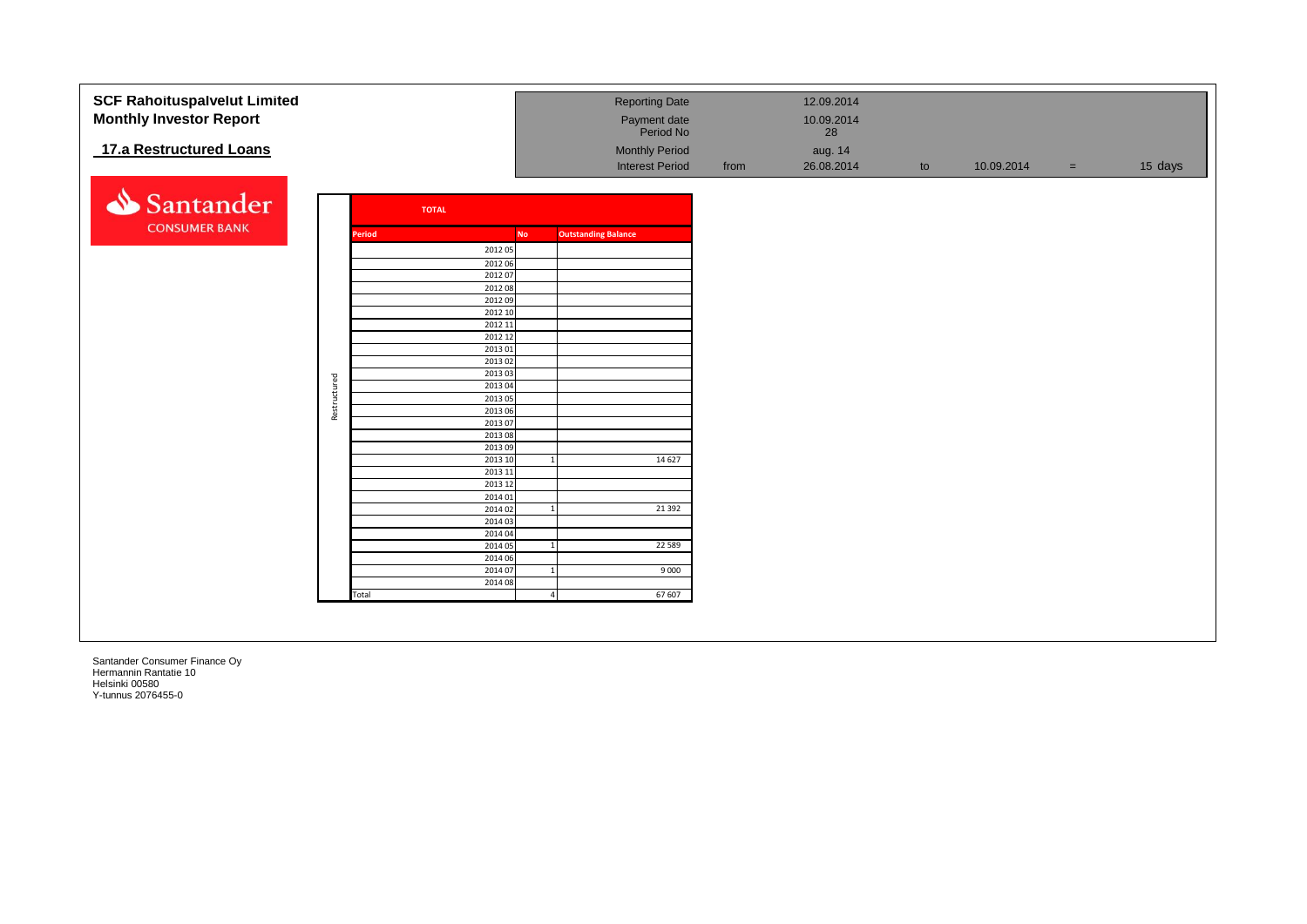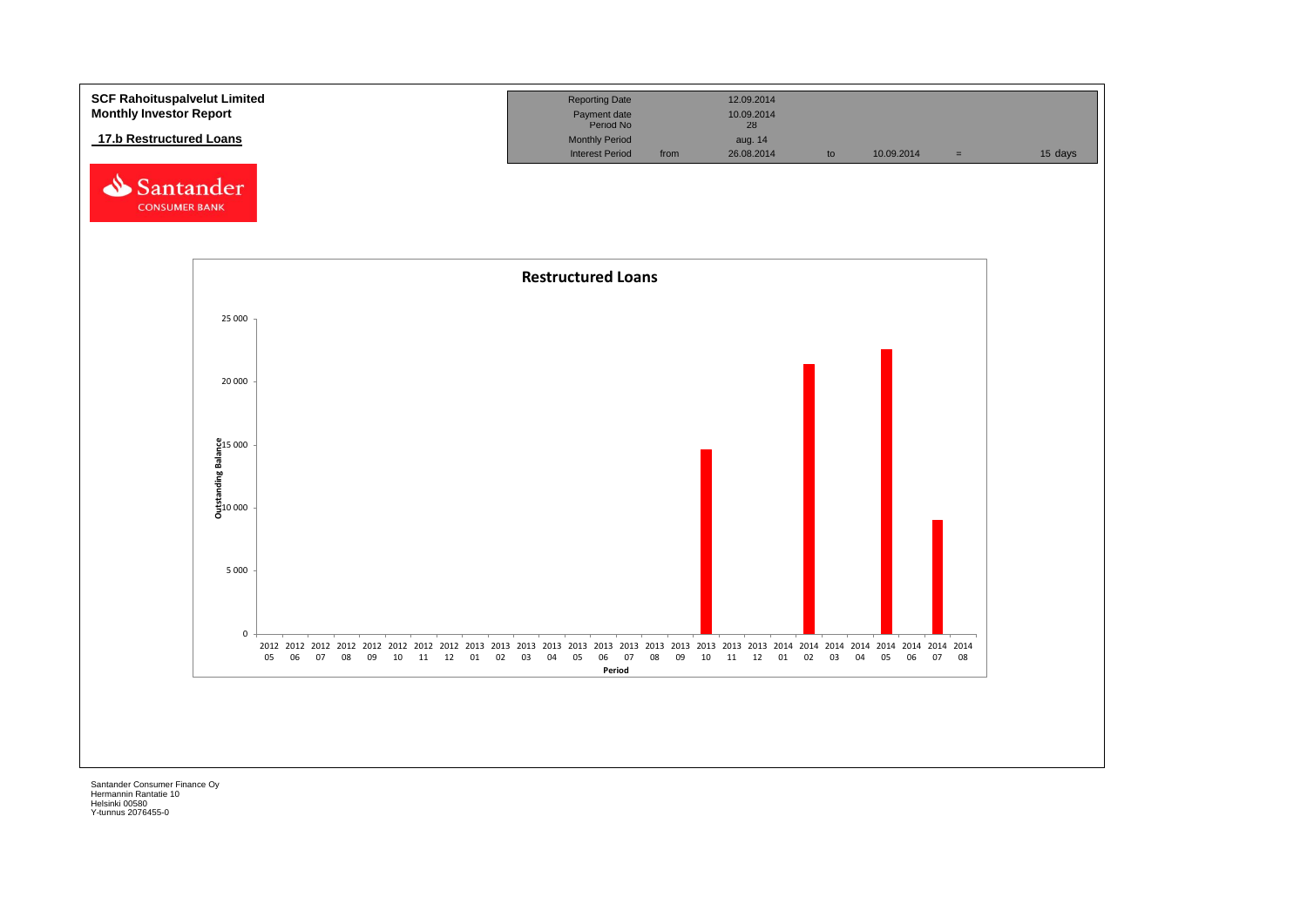| <b>SCF Rahoituspalvelut Limited</b> | <b>Reporting Date</b>     |      | 12.09.2014       |    |            |   |         |
|-------------------------------------|---------------------------|------|------------------|----|------------|---|---------|
| <b>Monthly Investor Report</b>      | Payment date<br>Period No |      | 10.09.2014<br>28 |    |            |   |         |
| 18. Defaults, recoveries and loss   | <b>Monthly Period</b>     |      | aug. 14          |    |            |   |         |
|                                     | <b>Interest Period</b>    | from | 26.08.2014       | to | 10.09.2014 | = | 15 days |

# Santander CONSUMER BANK

|                        |                          | <b>Recovery</b><br>Quarter |                   | 20123                     |         |                   | 20124                     |         |                   | 20131                     |             |                   | 20132                     |         |
|------------------------|--------------------------|----------------------------|-------------------|---------------------------|---------|-------------------|---------------------------|---------|-------------------|---------------------------|-------------|-------------------|---------------------------|---------|
| <b>Default Quarter</b> | <b>Default</b><br>Amount | No Of Loans                | <b>Recoveries</b> | Cum.<br><b>Recoveries</b> | Loss    | <b>Recoveries</b> | Cum.<br><b>Recoveries</b> | Loss    | <b>Recoveries</b> | Cum.<br><b>Recoveries</b> | <b>Loss</b> | <b>Recoveries</b> | Cum.<br><b>Recoveries</b> | Loss    |
| 2012 3                 | 262 036                  | 23                         |                   |                           | 262 036 | 120 305           | 120 305                   | 141 731 | 57 157            | 177 462                   | 84 574      | 1 2 2 2           | 178 684                   | 83 352  |
| 2012 4                 | 669 041                  | 51                         |                   |                           |         | 270 399           | 270 399                   | 398 642 | 147 531           | 417 930                   | 251 111     | 30 586            | 448 516                   | 220 525 |
| 20131                  | 449 726                  | 54                         |                   |                           |         |                   |                           |         | 209 334           | 209 334                   | 240 392     | 94 544            | 303 878                   | 145 848 |
| 2013 2                 | 518760                   | 47                         |                   |                           |         |                   |                           |         |                   |                           |             | 150 050           | 150 050                   | 368 710 |
| 20133                  | 455 184                  | 58                         |                   |                           |         |                   |                           |         |                   |                           |             |                   |                           |         |
| 20134                  | 358 911                  | 51                         |                   |                           |         |                   |                           |         |                   |                           |             |                   |                           |         |
| 2014 1                 | 319 666                  | 51                         |                   |                           |         |                   |                           |         |                   |                           |             |                   |                           |         |
| 2014 2                 | 343 176                  | 39                         |                   |                           |         |                   |                           |         |                   |                           |             |                   |                           |         |
| 20143                  | 83 606                   | 10                         |                   |                           |         |                   |                           |         |                   |                           |             |                   |                           |         |

|                        |                | <b>Recovery</b> |                   |                   |         |                   |                   |         |                   |                    |             |                   |                    |         |  |  |
|------------------------|----------------|-----------------|-------------------|-------------------|---------|-------------------|-------------------|---------|-------------------|--------------------|-------------|-------------------|--------------------|---------|--|--|
|                        |                | Quarter         |                   | 20133             |         |                   | 20134             |         |                   | 20141              |             |                   | 20142              |         |  |  |
| <b>Default Quarter</b> | <b>Default</b> | No Of Loans     |                   | Cum.              |         |                   | Cum.              |         |                   | <b>Cum.Recovor</b> |             |                   | <b>Cum.Recovor</b> |         |  |  |
|                        | Amount         |                 | <b>Recoveries</b> | <b>Recoveries</b> | Loss    | <b>Recoveries</b> | <b>Recoveries</b> | Loss    | <b>Recoveries</b> | ies                | <b>Loss</b> | <b>Recoveries</b> | ies                | Loss    |  |  |
| 2012 3                 | 262 036        | 23              | 1 3 1 3           | 179 997           | 82 039  | 3681              | 183 678           | 78 358  | 2 0 5 8           | 185 736            | 76 300      | 5 0 1 5           | 190 751            | 71 285  |  |  |
| 2012 4                 | 669 041        | 51              | 5 2 9 7           | 453 812           | 215 229 | 102 279           | 556 091           | 112 950 | 1597              | 557 687            | 111 353     | 25 370            | 583 057            | 85 984  |  |  |
| 2013 1                 | 449 726        | 54              | 3822              | 307 700           | 142 026 | 12 941            | 320 640           | 129 086 | 10 313            | 330 953            | 118 773     | 41 263            | 372 217            | 77 510  |  |  |
| 2013 2                 | 518760         | 47              | 20 083            | 170 133           | 348 627 | 61 047            | 231 180           | 287 580 | 4 0 4 9           | 235 230            | 283 530     | 151 667           | 386 897            | 131 863 |  |  |
| 20133                  | 455 184        | 58              | 104 953           | 104 953           | 350 230 | 123 100           | 228 053           | 227 131 | 15 447            | 243 500            | 211 684     | 46 477            | 289 977            | 165 207 |  |  |
| 20134                  | 358 911        | 51              |                   |                   |         | 132 694           | 132 694           | 226 217 | 84 730            | 217 424            | 141 487     | 60 117            | 277 541            | 81 370  |  |  |
| 2014 1                 | 319 666        | 51              |                   |                   |         |                   |                   |         | 156 346           | 156 346            | 163 321     | 89 932            | 246 277            | 73 389  |  |  |
| 2014 2                 | 343 176        | 39              |                   |                   |         |                   |                   |         |                   |                    |             | 113 538           | 113 538            | 229 638 |  |  |
| 2014 3                 | 83 606         |                 |                   |                   |         |                   |                   |         |                   |                    |             |                   |                    |         |  |  |

|                        |                                 | <b>Recovery</b><br>Quarter |                   | 2014 3                           |         |
|------------------------|---------------------------------|----------------------------|-------------------|----------------------------------|---------|
| <b>Default Quarter</b> | <b>Default</b><br><b>Amount</b> | <b>No Of Loans</b>         | <b>Recoveries</b> | <b>Cum.Recovor</b><br><b>ies</b> | Loss    |
| 20123                  | 262 036                         | 23                         | 1616              | 212744                           | 49 293  |
| 20124                  | 669 041                         | 51                         | 1 1 4 6           | 594 638                          | 74 403  |
| 20131                  | 449 726                         | 54                         | 292               | 384 698                          | 65 0 28 |
| 20132                  | 518760                          | 47                         | 108               | 446 382                          | 72 378  |
| 20133                  | 455 184                         | 58                         | 3812              | 412 143                          | 43 040  |
| 20134                  | 358 911                         | 51                         | 4 1 1 0           | 298 848                          | 60 062  |
| 2014 1                 | 319 666                         | 51                         | 1562              | 233 887                          | 85 779  |
| 2014 2                 | 343 176                         | 39                         | 19 110            | 101 698                          | 233 585 |
| 20143                  | 101 879                         | 15                         | 57 608            | 57 608                           | 44 271  |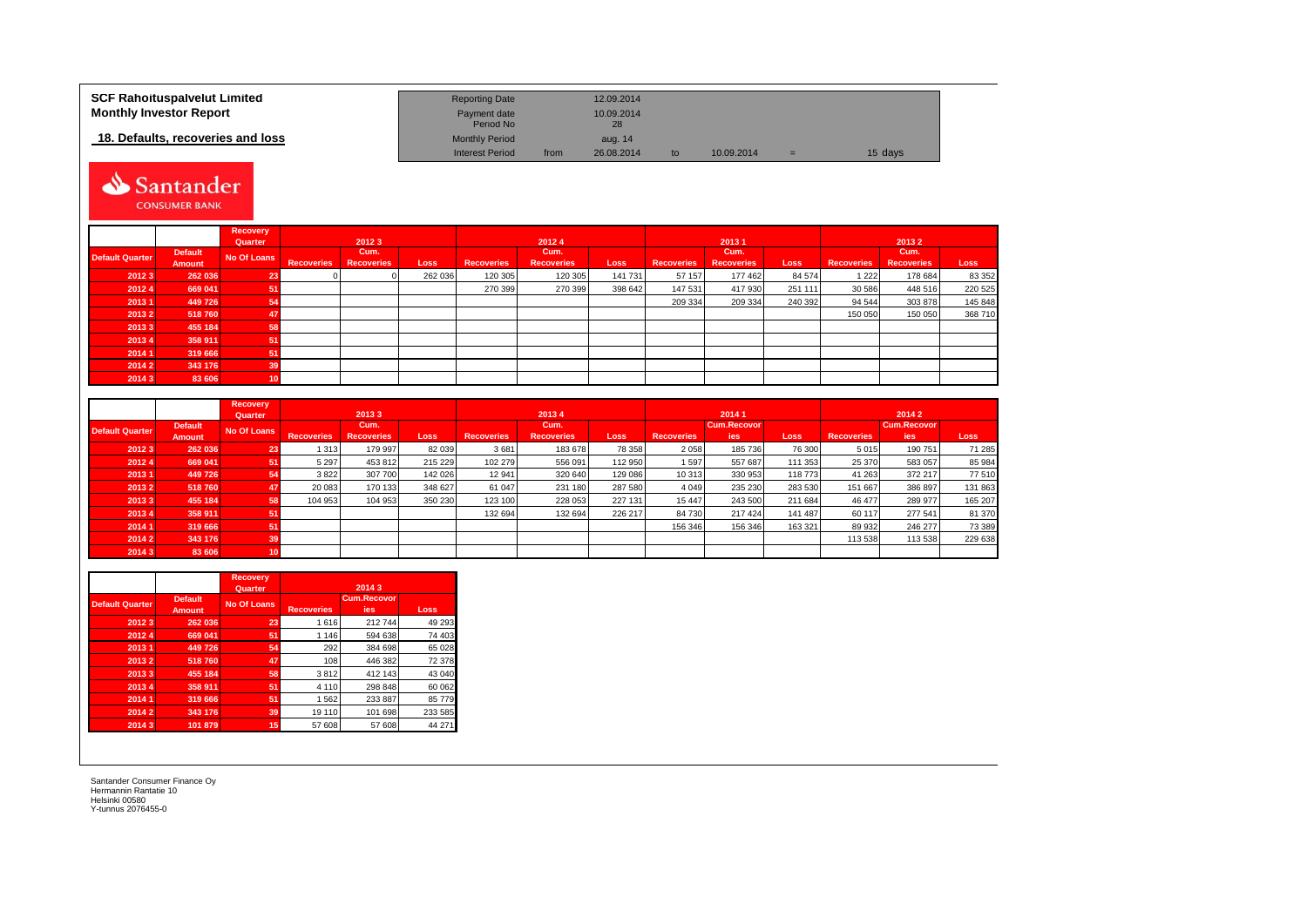| <b>SCF Rahoituspalvelut Limited</b><br><b>Monthly Investor Report</b>             |                | <b>Reporting Date</b><br>Payment date           |            | 12.09.2014<br>10.09.2014 |    |            |     |         |
|-----------------------------------------------------------------------------------|----------------|-------------------------------------------------|------------|--------------------------|----|------------|-----|---------|
|                                                                                   |                | Period No                                       |            | 28                       |    |            |     |         |
| 19. Priority of Payments                                                          |                | <b>Monthly Period</b><br><b>Interest Period</b> | from       | aug. 14<br>26.08.2014    | to | 10.09.2014 | $=$ | 15 days |
| Santander<br><b>CONSUMER BANK</b>                                                 |                |                                                 |            |                          |    |            |     |         |
| <b>Purchaser Priority of Payments</b>                                             |                |                                                 |            |                          |    |            |     |         |
| Purchaser Available Distribution Amount                                           | $\ddot{}$      | 71 003 336,85 EUR                               |            |                          |    |            |     |         |
| Senior Expenses                                                                   |                | 4 990,30 EUR                                    |            |                          |    |            |     |         |
| Servicing Fee                                                                     |                | $\sim 10$                                       | <b>EUR</b> |                          |    |            |     |         |
| Interest on Loan to Issuer                                                        |                | 446 248,55 EUR                                  |            |                          |    |            |     |         |
| Principal on Loan to Issuer                                                       |                | 70 552 098,00 EUR                               |            |                          |    |            |     |         |
| Principal on Purchaser Subordinated Loan                                          |                | $\sim$                                          | <b>EUR</b> |                          |    |            |     |         |
| <b>Issuer Priority of Payments</b><br><b>Issuer Available Distribution Amount</b> | ÷              | 73 412 728,78 EUR                               |            |                          |    |            |     |         |
| Senior Expenses                                                                   |                | 4781,97 EUR                                     |            |                          |    |            |     |         |
| Net Swap Payments                                                                 |                | 388 430,37 EUR                                  |            |                          |    |            |     |         |
| Interest Notes Class A                                                            |                | ÷.                                              | <b>EUR</b> |                          |    |            |     |         |
| Payments to Liquidity Provider                                                    |                | $\blacksquare$                                  | <b>EUR</b> |                          |    |            |     |         |
| Principal Payments on Class A                                                     |                | $\overline{a}$                                  | <b>EUR</b> |                          |    |            |     |         |
| Interest Notes Class B                                                            |                | 34 980,00 EUR                                   |            |                          |    |            |     |         |
| Principal Payments Class B                                                        |                | 70 552 098,00 EUR                               |            |                          |    |            |     |         |
| Payments to Reserve Fund                                                          |                | $\sim$                                          | <b>EUR</b> |                          |    |            |     |         |
| Interest Issuer Subordinated Loan                                                 |                | 3 091,57 EUR                                    |            |                          |    |            |     |         |
| Principal Issuer Subordinated Loan                                                |                | 2 409 795,00 EUR                                |            |                          |    |            |     |         |
| Termination Payment Swap Counterparty                                             |                | $\sim$                                          | <b>EUR</b> |                          |    |            |     |         |
| Payment to Purchaser                                                              |                | 19 551,87 EUR                                   |            |                          |    |            |     |         |
| <b>Purchaser Priority of Payments: Second Pass</b>                                |                |                                                 |            |                          |    |            |     |         |
| Available Distribution Amount                                                     | $\ddot{}$      | 19 551,87 EUR                                   |            |                          |    |            |     |         |
| Servicer Advance Fund Replenishment                                               |                | ÷.                                              | <b>EUR</b> |                          |    |            |     |         |
| Interest on Purchaser Subordinated Loan (SAF)                                     | $\sim$         | 128,29 EUR                                      |            |                          |    |            |     |         |
| Principal on Purchaser Subordinated Loan (SAF)                                    | $\overline{a}$ | $\sim$                                          | <b>EUR</b> |                          |    |            |     |         |
| Payment of residual funds to Seller*                                              | $=$            | 19 423,58 EUR                                   |            |                          |    |            |     |         |
|                                                                                   |                |                                                 |            |                          |    |            |     |         |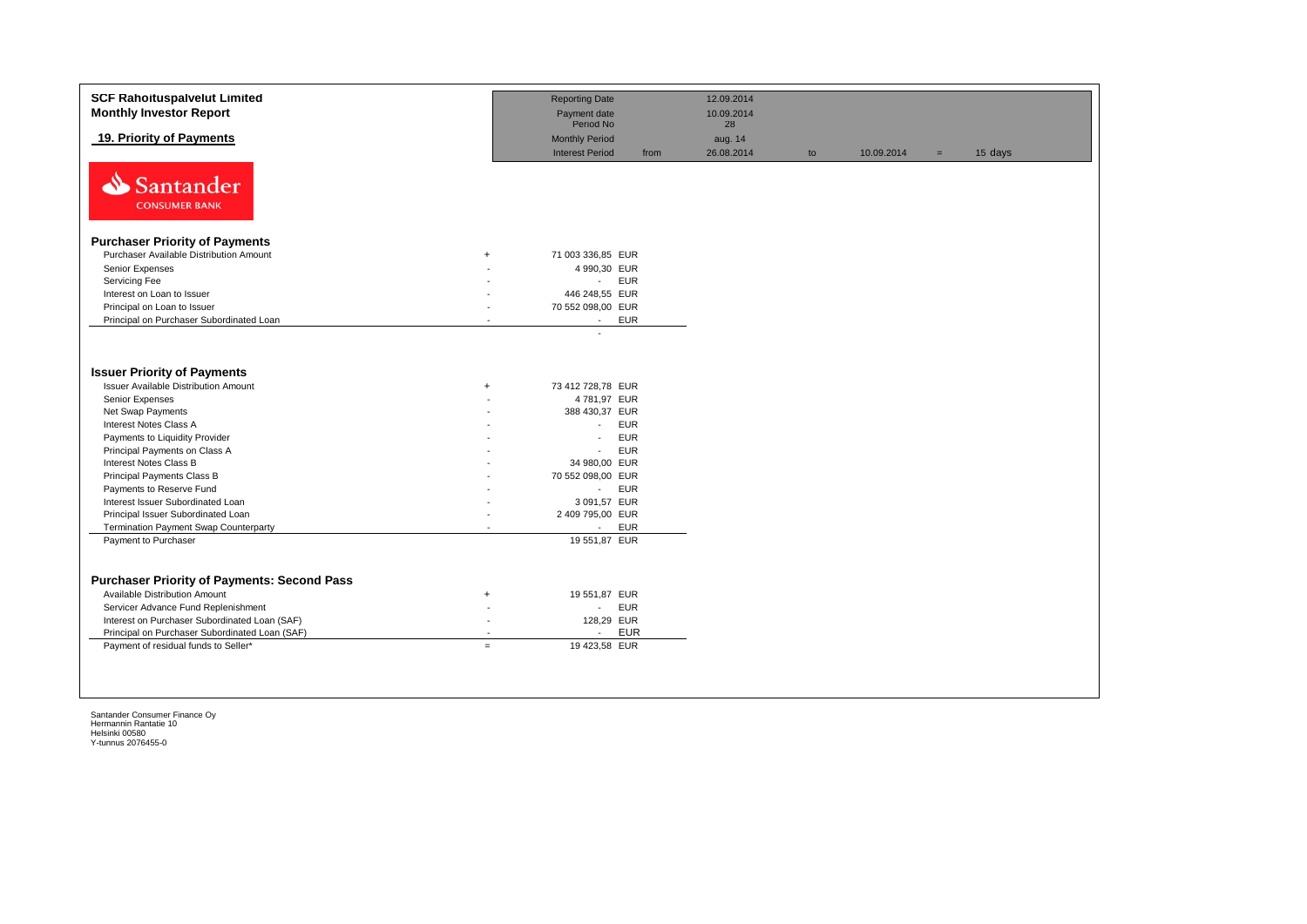| <b>SCF Rahoituspalvelut Limited</b><br><b>Monthly Investor Report</b><br><b>20. Transaction Costs</b><br>Santander<br><b>CONSUMER BANK</b> |                                        | <b>Reporting Date</b><br>Payment date<br>Period No<br><b>Monthly Period</b><br><b>Interest Period</b><br>from | 12.09.2014<br>10.09.2014<br>28<br>aug. 14<br>26.08.2014<br>to | 10.09.2014 | 15 days<br>$=$ |  |
|--------------------------------------------------------------------------------------------------------------------------------------------|----------------------------------------|---------------------------------------------------------------------------------------------------------------|---------------------------------------------------------------|------------|----------------|--|
| <b>Transaction Costs</b>                                                                                                                   | <b>All Notes</b><br>4 990,30 EUR       | <b>Class A</b>                                                                                                | Class B                                                       |            |                |  |
| Senior Expenses<br>Interest accrued for the Period                                                                                         |                                        | <b>EUR</b>                                                                                                    |                                                               |            |                |  |
|                                                                                                                                            | 34 980,00 EUR                          | $\sim$                                                                                                        | 34 980,00 EUR                                                 |            |                |  |
| Cumulative Interest accrued                                                                                                                | 7 236 665,00 EUR                       | 4 792 934,00 EUR                                                                                              | 2 443 731,00 EUR                                              |            |                |  |
| <b>Interest Payments</b>                                                                                                                   | 34 980,00 EUR                          | <b>EUR</b><br>$\sim$                                                                                          | 34 980,00 EUR                                                 |            |                |  |
| <b>Cumulative Interest Payments</b>                                                                                                        | 7 236 665,00 EUR                       | 4 792 934,00 EUR                                                                                              | 2 443 731,00 EUR                                              |            |                |  |
| Interest accrued on Subordinated Loans for the Period                                                                                      | 3 219,86 EUR                           |                                                                                                               |                                                               |            |                |  |
| Cumulative Interest accrued on Subordinated Loans                                                                                          | 440 049,11 EUR                         |                                                                                                               |                                                               |            |                |  |
| Interest Payments on Subordinated Loans                                                                                                    | 3 219,86 EUR                           |                                                                                                               |                                                               |            |                |  |
| Cumulative Interest Payments on Subordinated Loans                                                                                         | 440 049,11 EUR                         |                                                                                                               |                                                               |            |                |  |
| Unpaid Interest for the Period                                                                                                             | <b>EUR</b><br>$\overline{\phantom{a}}$ |                                                                                                               |                                                               |            |                |  |
| <b>Cumulative Unpaid Interest</b>                                                                                                          | <b>EUR</b><br>$\overline{\phantom{a}}$ |                                                                                                               |                                                               |            |                |  |
|                                                                                                                                            |                                        |                                                                                                               |                                                               |            |                |  |
|                                                                                                                                            |                                        |                                                                                                               |                                                               |            |                |  |
|                                                                                                                                            |                                        |                                                                                                               |                                                               |            |                |  |